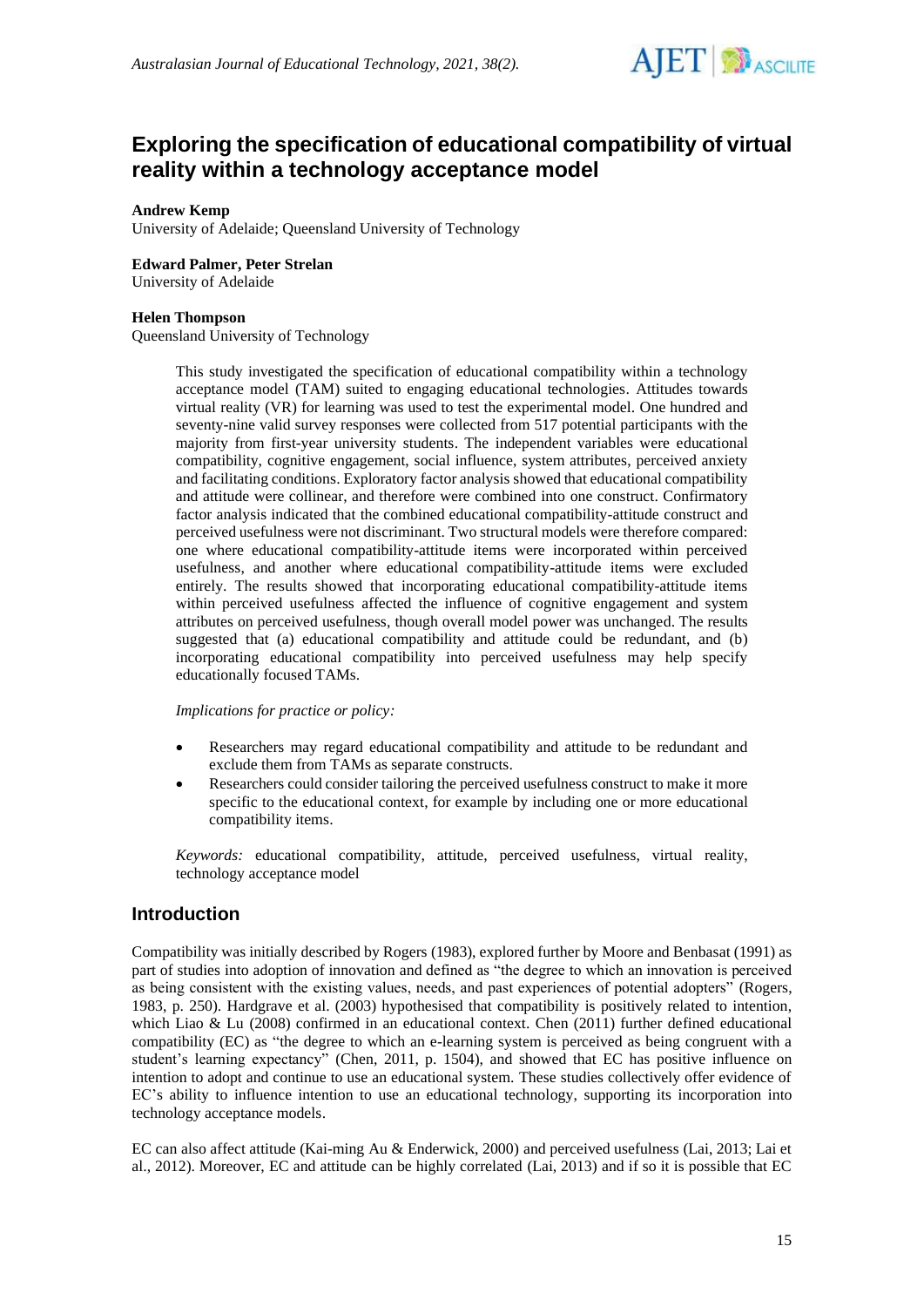

acts as a proxy for attitude. Because of the demonstrated associations between EC, perceived usefulness, attitude, and intention, it is important to explore the associations between these constructs to specify EC appropriately within a technology acceptance model. In this study we appraised attitudes towards VR for learning to assist with this task using a novel technology acceptance model (TAM) suited to engaging educational technologies.

Virtual reality (VR) is a technology that provides a technological representation of an environment and is applied in settings such as education, entertainment, healthcare, and marketing (Radianti et al., 2020). While most VR deployments in higher education institutions have used high-end head mounted displays (Radianti et al., 2020), even desktop VR can deliver superior learning compared to lecture based instruction (Dubovi et al., 2017). The immersive nature of VR (Makransky & Lilleholt, 2018) gives a sense of presence (Steuer, 1992) and a positive user experience through affectual factors such as motivation (Radianti et al., 2020), interest and engagement (Parong & Mayer, 2018), and cognitive processes by enhancing 3D visualisation (Merchant et al., 2012). Such affectual factors positively affect learning and transfer (Makransky & Lilleholt, 2018), perceived learning effectiveness, outcomes, engagement and attitude (Janssen et al., 2016; Suh & Prophet, 2018) and perceived usefulness (Huang & Liaw, 2018) leading to intention to use the technology in question for learning. While these studies show learning benefits in certain situations, widespread deployment of VR is still uncommon (Radianti et al., 2020) and so in this study we investigated general student attitudes towards using VR to discover how to support and expand its use on campus.

This study therefore had two aims: to determine an appropriate specification of educational compatibility within a technology acceptance model suited to engaging educational technologies, and to use that to measure attitudes towards use of virtual reality for learning with a view to supporting its increased use on campus. Ethical approval was granted by the Low Risk Human Research Ethics Review Group (Faculty of Arts and Professions, University of Adelaide) for this research study (H-2017-144).

### **Theoretical background and research model**

#### **The technology acceptance model**

The TAM (Davis, 1986, 1989) is a popular model to appraise acceptance and behavioural intent to use a technology (Eraslan Yalcin & Kutlu, 2019; Sánchez-Prieto et al., 2019; Šumak et al., 2011; Ursavaş et al., 2019), and has been recently assessed to "represent a credible model for facilitating assessment of diverse learning technologies" (Granić & Marangunić, 2019, p. 2572). The TAM is also noted to be current and versatile (King & He, 2006), effective across gender and user types (Teo et al., 2019) and can be easily extended to balance parsimony with specificity to suit a given research objective. While other technology acceptance models exist (see Abdullah & Ward, 2016; Venkatesh et al., 2003), Davis' TAM was chosen in this study because its core is well-validated and easily extended.

A previous review resulted in the construction of a comprehensive taxonomy of factors affecting attitudes towards educational technologies (Kemp et al., 2019) which was used to inform the expansion of Davis' TAM with appropriate factors for this study. The original TAM (TAM-O) consists of perceived usefulness (PU), perceived ease of use (PEOU), attitude (ATT) and behavioural intent (BI) (Davis, 1986). Attitude was removed in a revised TAM (TAM-R) (Davis, 1989) because it had no additional power when preceded by perceived usefulness and perceived ease of use, a finding replicated in other studies (Teo, 2009; Venkatesh & Bala, 2008; Venkatesh & Davis, 2000). Attitude has been shown to be nonetheless influential in some circumstances (López-Bonilla & López-Bonilla, 2011, 2017; Teo et al., 2017; Yang & Su, 2017), and due to its possible relationship with EC, a focus of this research, it was necessary to retain the attitude construct and adopt the TAM-O as the core model for this study. Accordingly, the following hypotheses were adopted:

- H1 ATT has a positive influence on BI
- H2 PU has a positive influence on ATT
- H3 PEOU has a positive influence on ATT
- H4 PEOU has a positive influence on PU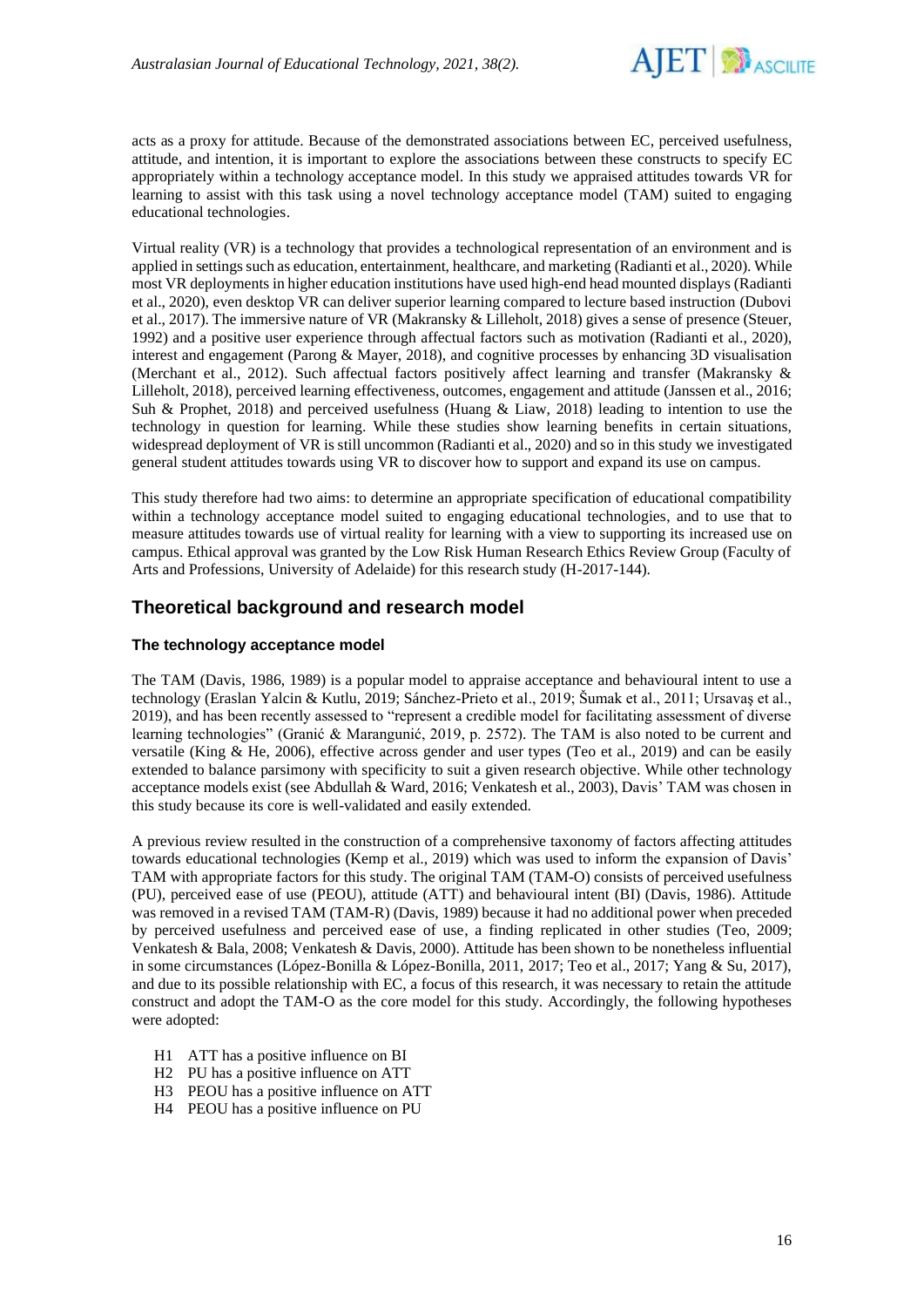

### **Educational compatibility (EC)**

In addition to influencing behavioural intent, compatibility has been shown to directly influence attitude and perceived usefulness, central constructs of TAM-O. Kai-ming Au and Enderwick (2000) concluded that compatibility influences adoption attitudes ( $\beta = 0.48$ ,  $p < 0.05$ ). Lai et al. (2012) showed that EC also has direct effect on attitude to use  $(\beta = 0.64, p < 0.001)$  and perceived usefulness  $(\beta = 0.47, p < 0.001)$ . Lai (2013) demonstrated links between EC and usefulness  $( \beta = 0.20, p < 0.01)$  and reported a high correlation between EC and attitude  $(r = 0.82, p < 0.001)$ ; attitude was subsequently dropped from Lai's model as it was deemed collinear. Other options available in situations of collinearity include reassigning items or aggregating the latent variables (Kock & Lynn, 2012).

Definitions of attitude (Ajzen & Fishbein, 1980) and educational compatibility (Chen, 2011) appear semantically similar. It could be surmised that they measure the same thing if highly correlated: While to a theoretician they may represent different nuanced ideas, a respondent to an acceptance survey may not appreciate the difference.

The studies above show that EC can influence the central TAM constructs of intent, attitude, and perceived usefulness, and also that EC and attitude can possibly be redundant. To determine the structure of this part of the model an exploratory factor analysis of items measuring perceived usefulness, EC and attitude was a necessary step to avoid potential collinearities and specify the model appropriately. A suitable hypothesis was that EC has positive influence on behavioural intention to use the technology either directly, indirectly via perceived usefulness or attitude, or even as a proxy for attitude itself.

H5 EC has a positive influence on BI either directly or indirectly

#### **Cognitive engagement (CE)**

VR can be a sensorially rich user experience (Kennedy et al., 2013), having an effect in terms of perceived fun, interest (Makransky & Lilleholt, 2018), losing track of time (flow) and augmented focus (Saade & Bahli, 2005). Together, these account for a cognitive engagement that results in the immersive presence felt by users of virtual reality. These features have been shown to lead to improved learning outcomes (Makransky & Lilleholt, 2018).

H6 CE has a positive influence on PU

#### **Social influence (SI)**

Social influence (SI) has been confirmed as an influencer of attitudes towards technology use (Abbad et al., 2009; Al-Ammary et al., 2014; Al-Gahtani, 2014). Taylor and Todd (1995) delineated it into peer influence and superiors' influence, while Thompson et al.(1991) also demonstrated the influence of the organisation as a whole. Accordingly, peer, superior and organisational influence were included in a single construct to test their influence on attitudes towards use of VR.

- H7 SI has a positive influence on PU
- H8 SI has a positive influence on PEOU

#### **System attributes (SA)**

System attributes was "a proposed primary taxonomic group related to how the system itself performs as a separate consideration to the learning it produces" (Kemp et al., 2019, p. 2407) and has been shown to influence attitudes towards the technology in question (Chen et al., 2007, 2013; Lin et al., 2010). Design quality has been shown to have some effect (Lee et al., 2009), as have user control (Martinez-Torres et al., 2008) and system functionality (Chen, 2011; Cho et al., 2009). In addition to function, aspects such as quality and accessibility have also been shown to have some effect (Martinez-Torres et al., 2008). We include these considerations in a system attributes construct to measure any effect on user attitudes.

- H9 SA has a positive influence on PU
- H10 SA has a positive influence on PEOU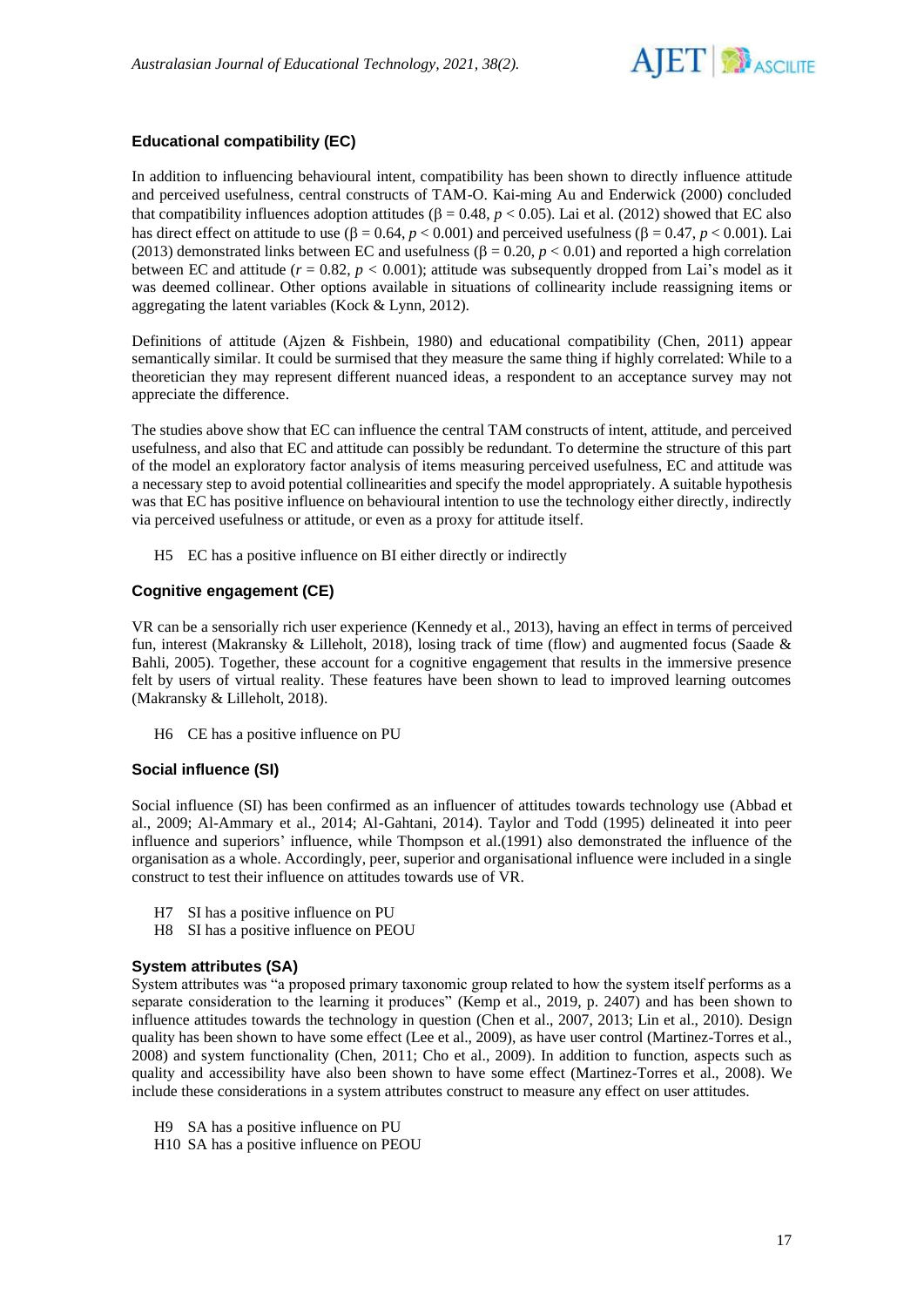

### **Perceived anxiety (PA)**

A user's own perceived abilities have been shown to affect attitudes towards technology in terms of selfefficacy (Abbad et al., 2009; Al-Gahtani, 2014; Chen et al., 2007; Cheng, 2011; Lee, 2006; Motaghian et al., 2013; Shen & Eder, 2009; Yang & Lin, 2011), internet experience (Abbad et al., 2009), and computer anxiety (Al-Gahtani, 2014). Whereas self-efficacy is "a person's judgement of what one can do with whatever skills one possesses" (Bandura, 1986, p. 391), and internet experience is an objective measure related to one's usage history, user anxieties are related to the affective axis and more about how the user feels. Venkatesh (2000) argues that anxieties negatively influence perceived ease of use of a technology, and are mediated by cognitive factors, measured by perceived ease of use in this study, and so we have placed perceived anxiety upstream of perceived ease of use.

H11 PA has a positive influence on PEOU

#### **Facilitating conditions (FC)**

Facilitating conditions (FC) has been characterised as an external control construct (Venkatesh, 2000). External factors can include context of opportunity (Sarver, 1983) trialability (Rogers, 1983), and organisational and technical support infrastructure (Venkatesh et al., 2003). Venkatesh (2000) relates that users in organisations have formed ideas about the help and support that their organisation provides, which in turn influence perceived abilities and effort expectancy. That is, there is acknowledgement that facilitating conditions can sit upstream of considerations of ability and ease of use. This suggested to us that awareness of facilitating conditions could very well affect anxiety levels related to ease of use. Because we wished to test whether facilitating conditions acted at this early stage, we placed facilitating conditions upstream of perceived anxiety in this study.

#### H12 FC has a positive influence on PA

Taking into consideration the above hypotheses we formed a starting model (Figure 1).



*Figure 1.* Starting model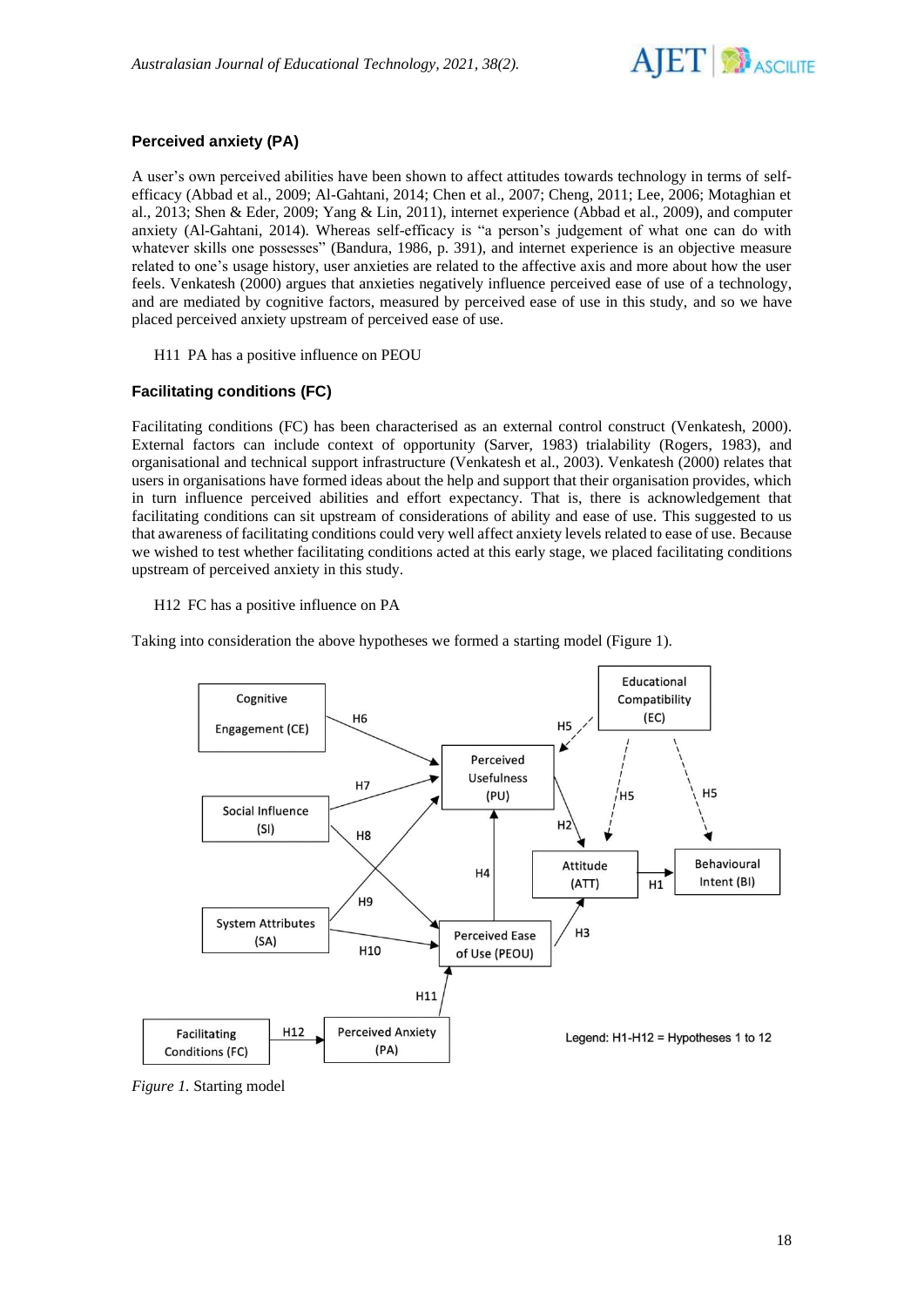

## **Methods**

#### **Construct operationalisation**

Previous research provided validated questionnaire items for the model constructs: perceived usefulness and perceived ease of use (Davis, 1989; Dečman, 2015), social influence (Taylor & Todd, 1995; Thompson et al., 1991), facilitating conditions (Dečman, 2015; Taylor & Todd, 1995), perceived anxiety (Venkatesh et al., 2003), attitude (Taylor & Todd, 1995; Thompson et al., 1991), educational compatibility (Chen, 2011), cognitive engagement (Saade & Bahli, 2005; Thompson et al., 1991), system attributes (Martinez-Torres et al., 2008; Venkatesh & Bala, 2008). The nine general constructs were operationalised to create pre- and post-use questionnaires (Appendix A), allowing the survey to examine attitudes of those who had used virtual reality as well as those who had not yet used it. A 7-point ordinal scale was used for the exogenous items with *Strongly Disagree* and *Strongly Agree* used as anchors. A 4-point ordinal scale was used for behavioural intent (Dečman, 2015) with an item added to capture no intention to use virtual reality in the future.

#### **Demographic data of respondents**

A total of 182 responses were received, with 179 being valid. Two missing response items were imputed with the item median. Table 1 shows the gender and age group breakdown of respondents, and Table 2 shows role and discipline.

|--|--|

*Personal demographics of the sampled cohort*

| Age group | Male          | Female | Unknown | Totals |
|-----------|---------------|--------|---------|--------|
| $16 - 25$ | 40            | 92     |         | 133    |
| 26-50     | 15            | 15.    | -       | 30     |
| $50+$     | $\mathcal{D}$ |        | -       | 16     |
| Totals    | 60            | 118    |         | 79     |

Table 2

*Educational demographics of the sampled cohort*

| Role        | Comp. $\text{Sci}/\text{IT}$ | Education                | Medicine | Nursing | Psychology | Totals |
|-------------|------------------------------|--------------------------|----------|---------|------------|--------|
| Academic    |                              |                          |          |         |            |        |
| Student     | ۰                            | $\overline{\phantom{a}}$ |          | -       | 144        | 145    |
| IT services |                              | $\overline{\phantom{a}}$ | -        | -       | -          |        |
| Totals      | h                            |                          |          |         | 145        | 79     |

### **Analysis approach**

We specified the measurement model before proceeding to path analysis of the structural model (Anderson & Gerbing, 1988), in three stages: (1) specification of educational compatibility, attitude and perceived usefulness using exploratory factor analysis, (2) confirmatory factor analysis of the measurement model and (3) path analysis of the structural model. The analyses were conducted using the 'psych' (version 1.8.12) (Revelle, 2019), 'lavaan' (version 0.6.4) (Rossel, 2012) and 'polycor' (version 0.7-10) (Fox, 2019) packages available in R version 3.6.0 (R Core Team, 2013) and RStudio version 1.2.1335 (RStudio Team, 2015). Diagonally weighted least squares (DWLS) was used to measure the polychoric correlations between the ordinal items and latent factors because Pearson's correlation based estimates (such as maximum likelihood) distort results when used on non-normal and ordinal data (Holgado-Tello et al., 2010; Li, 2016; Özdemir et al., 2019; Xia & Yang, 2019).

#### **Specification of the measurement model using exploratory factor analysis (EFA)**

A randomised subset was extracted  $(n = 89)$  to perform the EFA. The hetcor function of the polycor package was used to produce the matrix of polychoric correlations for the items relating to perceived usefulness, educational compatibility, and attitude (PU, EC, PB items). Parallel analysis was performed to suggest the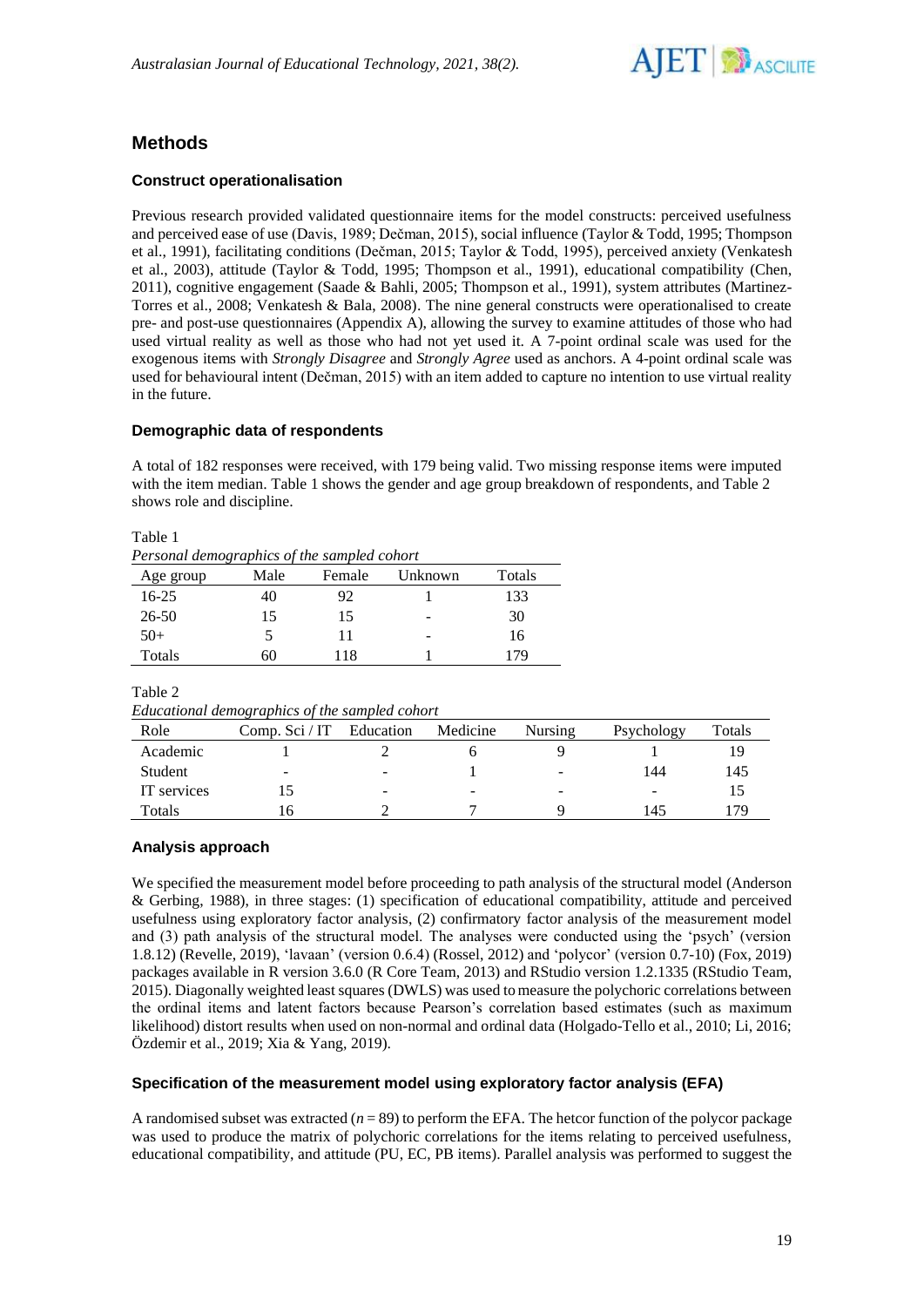

number of factors to extract, which was performed applying a cut-off of 0.3 for loadings in the pattern matrix and the oblique promax rotation (allowing for the measurement of correlation between factors).

#### **Confirmatory factor analysis (CFA) and structural equation modelling (SEM)**

CFA and SEM were performed using the randomised dataset not used for the EFA  $(n = 90)$ . Exogenous constructs were assessed for convergent and discriminant validity (Hair et al., 2010). Fit indices were chosen to report absolute ( $\chi^2$ ; RMSEA; SRMR), incremental (CFI, TLI) and parsimonious fit ( $\chi^2$ /df) (Hooper et al., 2008; Kline, 2015) using cut-offs recommended by Hu and Bentler (1999). The structural equation modelling (Crockett, 2012) of the resultant measurement model was performed using R version 3.6.0 (R Core Team, 2013) and RStudio version 1.2.1335 (RStudio Team, 2015).

### **Results**

#### **Exploratory factor analysis (EFA)**

Parallel analysis suggested a 2-factor solution and produced the following scree plot:

#### **Parallel Analysis Scree Plots**



*Figure 2.* Parallel analysis scree plot of perceived usefulness, attitude, and educational compatibility items from R Studio

The pattern matrix for a 2-factor solution with promax rotation is shown in Table 3, and Table 4 shows a 0.68 correlation between the two factors.

#### Table 3 *Pattern matrix for 2 factors*

|                          | Perceived<br>usefulness (PU) | Educational<br>compatibility-Attitude |
|--------------------------|------------------------------|---------------------------------------|
|                          |                              | $(EC-ATT)$                            |
| Proportion of variance % | 0.33                         | 0.29                                  |
| Cumulative variance %    | 0.33                         | 0.62                                  |
| PU1                      | 0.900                        |                                       |
| PU <sub>2</sub>          | 0.927                        |                                       |
| PU <sub>3</sub>          | 0.861                        |                                       |
| <b>PU4</b>               | 0.733                        |                                       |
| rPB1                     |                              | 0.431                                 |
| P <sub>B</sub> 2         |                              | 0.726                                 |
| PB <sub>3</sub>          |                              | 0.696                                 |
| $r$ PB4                  |                              | 0.558                                 |
| EC1                      |                              | 0.931                                 |
| EC2                      |                              | 0.565                                 |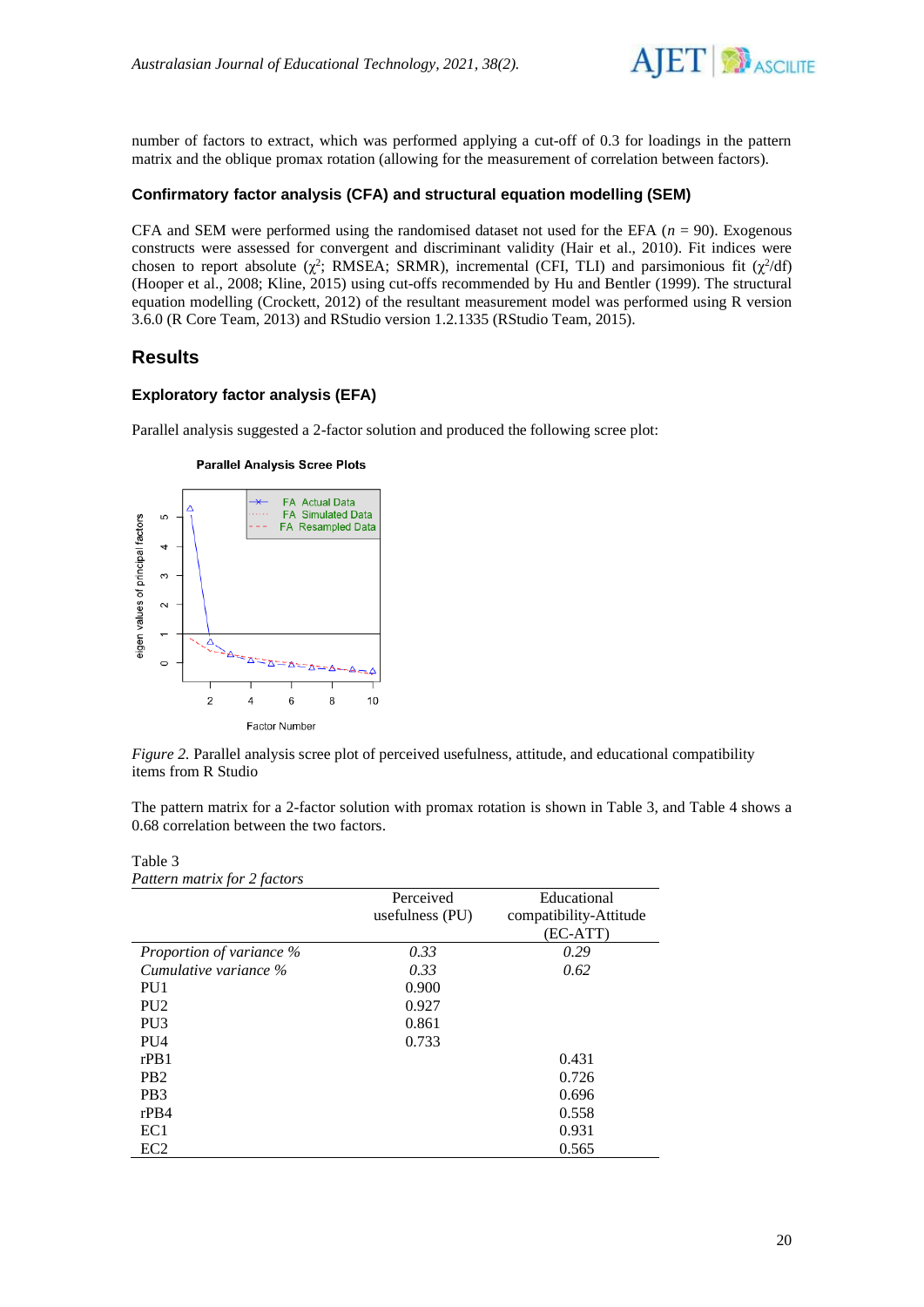

| Table 4                          |      |        |
|----------------------------------|------|--------|
| Correlation matrix for 2 factors |      |        |
|                                  | РH   | EC-ATT |
| Factor 1                         | 1.00 |        |
| Factor 2                         | 0.68 | 1 OO   |

The attitude (PB items) and educational compatibility (EC items) items loaded cleanly onto one factor. This outcome indicated redundancy between EC and attitude (ATT) for our respondents. Perceived usefulness remained distinct from the combined ATT-EC factor with a 0.68 correlation. This finding is consistent with Lai (2013) who also showed a high correlation between EC and ATT (0.82). Based on the EFA result, EC and ATT items were aggregated as one factor in a revised model (Kock & Lynn, 2012).

#### **Confirmatory factor analysis (CFA)**

The attitudinal nature of the EC-ATT construct placed it within a revised structural model as depicted in Figure 3:



*Figure 3.* Revised model

The confirmatory factor analysis was run according to the revised model (Figure 3). Unidimensionality analysis resulted in the removal of one item from the educational compatibility-attitude (EC-ATT) construct and one from the facilitating conditions (FC) construct whose factor loadings were less than the 0.60 threshold. The CFA was re-run, with all remaining items reporting a significance level of  $p < 0.001$ . The average variance extracted (AVE) for each construct was > 0.50 indicating acceptable convergent validity, and composite reliability  $> 0.70$  was used to confirm reliability of each construct (Hair et al., 2010). The convergent and discriminant validities are shown in Tables 5 and 6 respectively.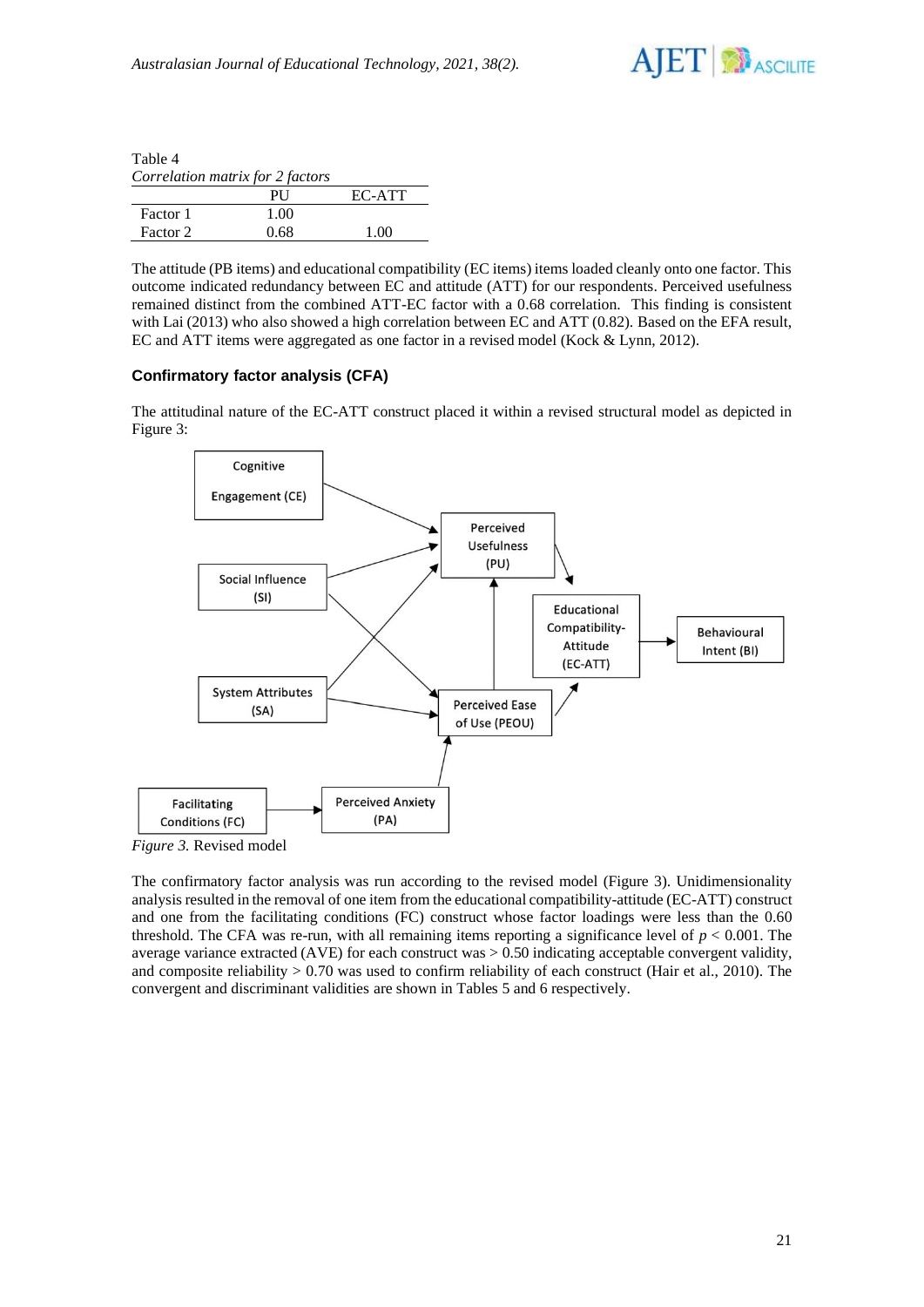

| Construct                   | Item             | Factor loading<br>(> 0.60) | Composite<br>reliability $($<br>0.70) | Average variance<br>extracted (><br>0.50) |
|-----------------------------|------------------|----------------------------|---------------------------------------|-------------------------------------------|
| Perceived                   | PU1              | 0.941                      |                                       |                                           |
| usefulness (PU)             | PU <sub>2</sub>  | 0.902                      |                                       |                                           |
|                             | PU <sub>3</sub>  | 0.834                      | 0.94                                  | 0.78                                      |
|                             | PU <sub>4</sub>  | 0.871                      |                                       |                                           |
| Perceived ease of           | PE1              | 0.917                      |                                       |                                           |
| use (PEOU)                  | PE <sub>2</sub>  | 0.932                      |                                       |                                           |
|                             | PE3              | 0.915                      | 0.95                                  | 0.81                                      |
|                             | PE4              | 0.833                      |                                       |                                           |
| Educational                 | EC1              | 0.833                      |                                       |                                           |
| compatibility<br>$(EC-ATT)$ | EC <sub>2</sub>  | 0.766                      |                                       | 0.67                                      |
|                             | rPB1             | 0.612                      | 0.91                                  |                                           |
|                             | PB <sub>2</sub>  | 0.923                      |                                       |                                           |
|                             | PB <sub>3</sub>  | 0.904                      |                                       |                                           |
| Cognitive                   | EU1              | 0.846                      |                                       |                                           |
| engagement (CE)             | EU <sub>2</sub>  | 0.960                      | 0.92                                  | 0.79                                      |
|                             | EU4              | 0.862                      |                                       |                                           |
| Social influence            | SI1              | 0.926                      |                                       |                                           |
| (SI)                        | SI2              | 0.831                      | 0.87                                  | 0.77                                      |
| Facilitating                | $\overline{FC2}$ | 0.887                      |                                       |                                           |
| conditions (FC)             | FC3              | 0.867                      | 0.87                                  | 0.77                                      |
| Perceived anxiety           | rPA1             | 0.906                      |                                       |                                           |
| (PA)                        | rPA2             | 0.860                      | 0.88                                  | 0.78                                      |
| System attributes           | SA1              | 0.750                      |                                       |                                           |
| (SA)                        | SA <sub>2</sub>  | 0.844                      |                                       |                                           |
|                             | SA3              | 0.769                      | 0.88                                  | 0.65                                      |
|                             | SA4              | 0.847                      |                                       |                                           |

Table 5

*Reliabilities and convergent validity of the measurement model*

Table 6

*Discriminant validities of the measurement model*

|             | PU   | <b>PEOU</b> | EC-ATT | CE   | SI   | FC   | PA   | <b>SA</b> |
|-------------|------|-------------|--------|------|------|------|------|-----------|
| PU          | 0.89 |             |        |      |      |      |      |           |
| <b>PEOU</b> | 0.68 | 0.90        |        |      |      |      |      |           |
| EC-ATT      | 0.93 | 0.74        | 0.82   |      |      |      |      |           |
| <b>CE</b>   | 0.83 | 0.64        | 0.79   | 0.89 |      |      |      |           |
| SI          | 0.65 | 0.60        | 0.63   | 0.46 | 0.88 |      |      |           |
| FC          | 0.51 | 0.54        | 0.51   | 0.41 | 0.53 | 0.88 |      |           |
| PA          | 0.20 | 0.33        | 0.22   | 0.16 | 0.21 | 0.39 | 0.88 |           |
| <b>SA</b>   | 0.85 | 0.77        | 0.83   | 0.86 | 0.61 | 0.62 | 0.24 | 0.81      |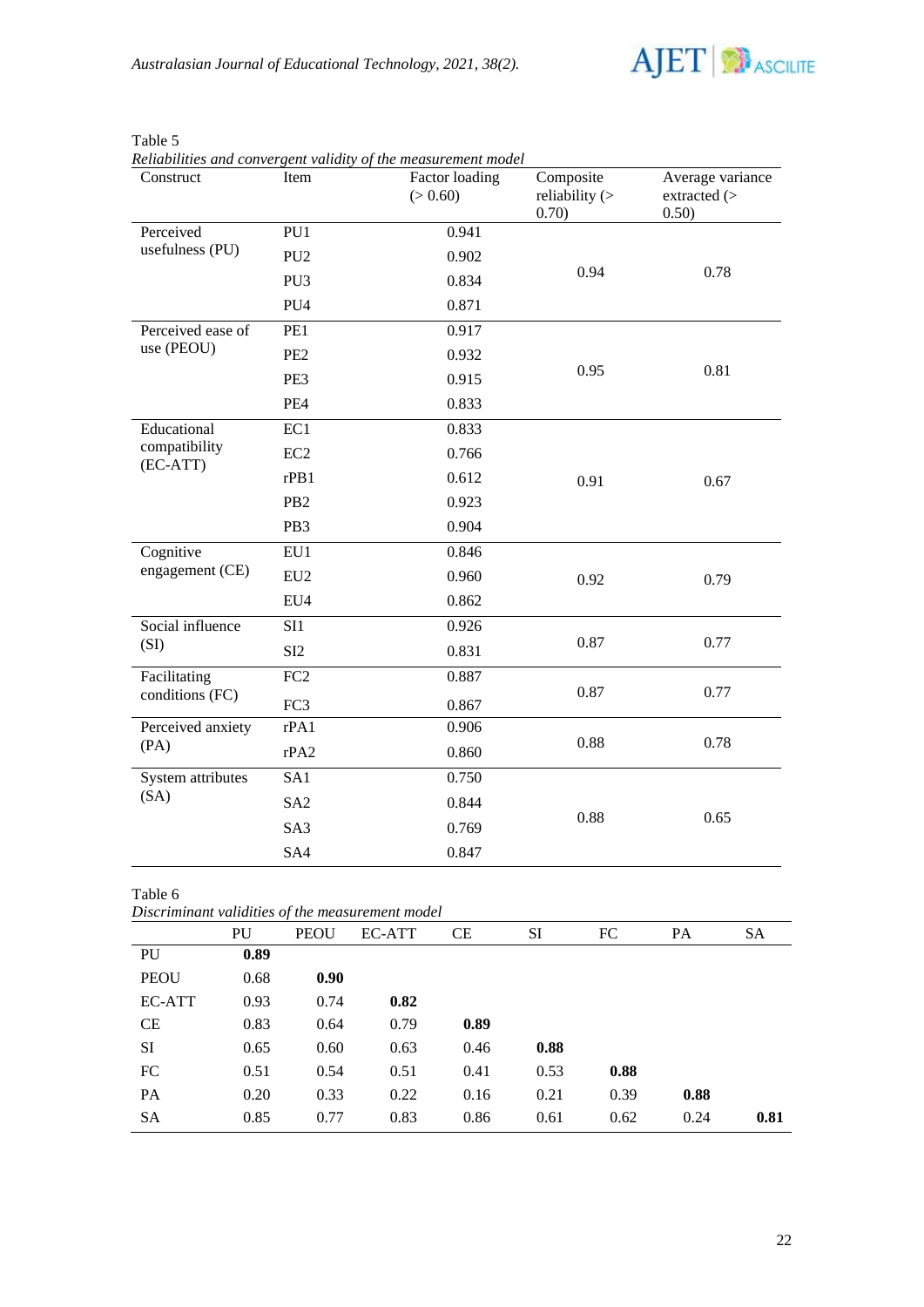

Table 6 shows that educational compatibility-attitude (EC-ATT) was not discriminant from perceived usefulness (PU) or system attributes (SA). The high correlation between PU and EC-ATT was possibly a result of lateral collinearity (Kock & Lynn, 2012). On inspection of PU and EC-ATT item semantics (see Appendix A), we can surmise this is the case and these are not sufficiently separate in respondents' eyes. Remedies include survey item removal or reassignment, latent variable removal or latent variable aggregation (Kock & Lynn, 2012). A comparison of latent variable subtraction versus aggregation was chosen to explore the effect of the educational compatibility-attitude construct within the model. The aggregated model is shown in Tables 7 to 9 and Figure 4, whereas the subtracted model is shown in Tables 10 to 12 and Figure 5.

#### Table 7

| Construct                                                  | Item            | Factor loading<br>(> 0.60) | Composite<br>reliability $($<br>0.70) | Average variance<br>extracted $(> 0.50)$ |
|------------------------------------------------------------|-----------------|----------------------------|---------------------------------------|------------------------------------------|
| Perceived                                                  | PU1             | 0.934                      |                                       |                                          |
| usefulness +<br>Educational<br>compatibility +<br>Attitude | PU <sub>2</sub> | 0.892                      |                                       |                                          |
|                                                            | PU <sub>3</sub> | 0.823                      |                                       |                                          |
|                                                            | PU <sub>4</sub> | 0.861                      |                                       |                                          |
| (PU-EC-ATT)                                                | EC1             | 0.815                      | 0.95                                  | 0.72                                     |
|                                                            | EC <sub>2</sub> | 0.752                      |                                       |                                          |
|                                                            | rPB1            | 0.603                      |                                       |                                          |
|                                                            | PB <sub>2</sub> | 0.909                      |                                       |                                          |
|                                                            | PB3             | 0.893                      |                                       |                                          |
| Perceived ease<br>of use (PEOU)                            | PE1             | 0.917                      |                                       |                                          |
|                                                            | PE <sub>2</sub> | 0.933                      |                                       |                                          |
|                                                            | PE3             | 0.917                      | 0.95                                  | 0.81                                     |
|                                                            | PE4             | 0.834                      |                                       |                                          |
| Cognitive                                                  | EU1             | 0.847                      |                                       |                                          |
| engagement<br>(CE)                                         | EU <sub>2</sub> | 0.959                      | 0.92                                  | 0.79                                     |
|                                                            | EU4             | 0.863                      |                                       |                                          |
| Social influence                                           | SI1             | 0.925                      |                                       |                                          |
| (SI)                                                       | SI <sub>2</sub> | 0.831                      | 0.87                                  | 0.77                                     |
| Facilitating                                               | FC <sub>2</sub> | 0.887                      |                                       |                                          |
| conditions (FC)                                            | FC3             | 0.867                      | 0.87                                  | 0.77                                     |
| Perceived                                                  | rPA1            | 0.904                      |                                       |                                          |
| anxiety (PA)                                               | rPA2            | 0.861                      | 0.88                                  | 0.78                                     |
| System                                                     | SA1             | 0.753                      |                                       |                                          |
| attributes (SA)                                            | SA <sub>2</sub> | 0.847                      |                                       |                                          |
|                                                            | SA3             | 0.772                      | 0.88                                  | 0.65                                     |
|                                                            | SA4             | 0.850                      |                                       |                                          |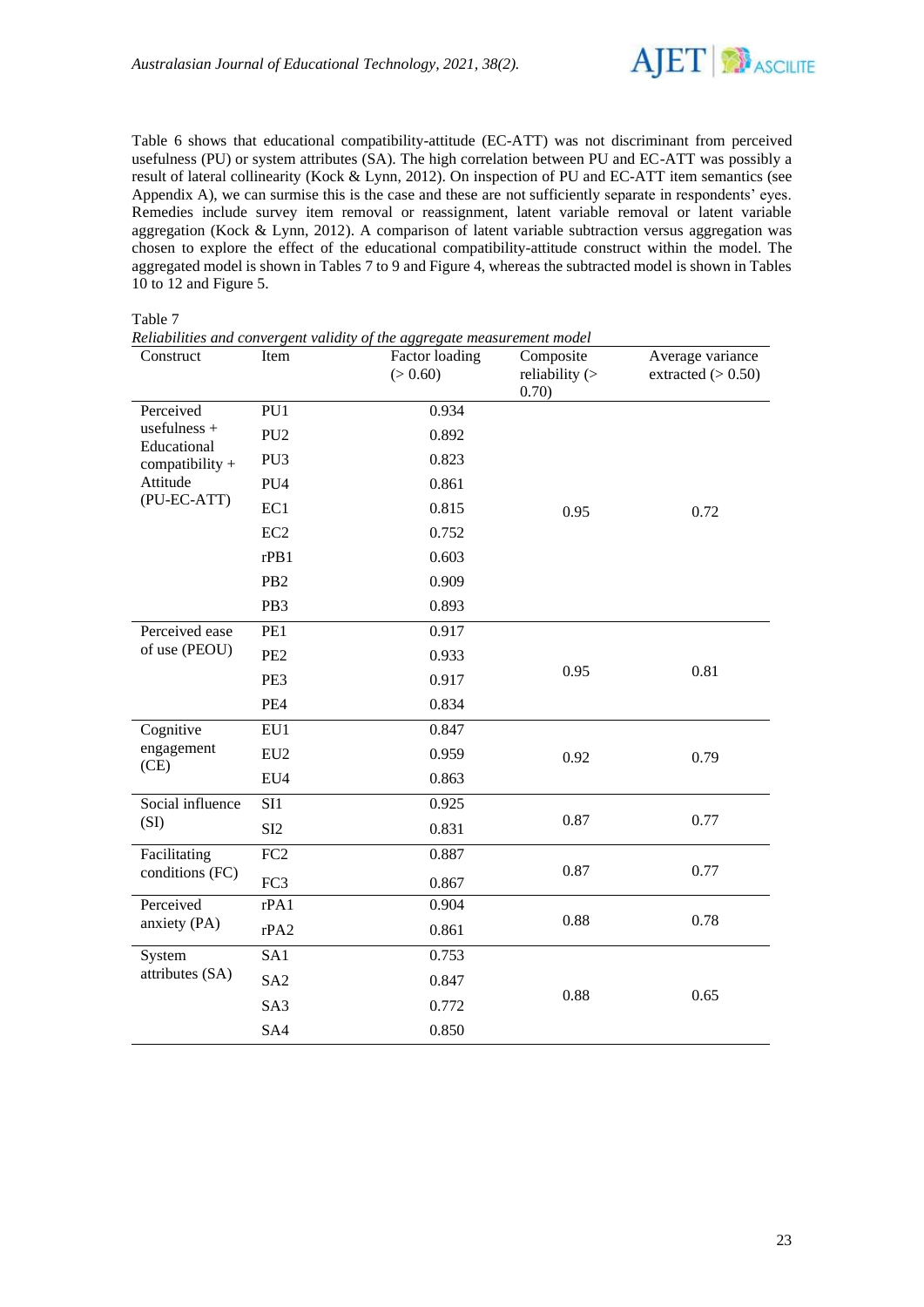

|             | Discriminani valialites of the aggregate measurement model<br>PU-EC- | <b>PEOU</b>              | <b>CE</b>    | SI                          | ${\rm FC}$   | PA          | <b>SA</b>    |
|-------------|----------------------------------------------------------------------|--------------------------|--------------|-----------------------------|--------------|-------------|--------------|
|             | <b>ATT</b>                                                           |                          |              |                             |              |             |              |
| PU-EC-      | 0.85                                                                 |                          |              |                             |              |             |              |
| <b>ATT</b>  |                                                                      |                          |              |                             |              |             |              |
| <b>PEOU</b> | 0.71                                                                 | 0.90                     |              |                             |              |             |              |
| CE          | 0.83                                                                 | 0.63                     | 0.89         |                             |              |             |              |
| SI          | 0.65                                                                 | 0.61                     | 0.45         | 0.88                        |              |             |              |
| ${\rm FC}$  | 0.52                                                                 | 0.54                     | 0.41         | 0.54                        | 0.88         |             |              |
| PA          | 0.21                                                                 | 0.33                     | 0.16         | 0.21                        | 0.39         | 0.88        |              |
| <b>SA</b>   | 0.85                                                                 | 0.76                     | 0.85         | 0.61                        | 0.62         | 0.24        | 0.81         |
|             | Cognitive                                                            |                          |              |                             |              |             |              |
|             |                                                                      | $0.45***$                |              |                             | $R^2 = 0.80$ |             |              |
|             | Engagement (CE)                                                      |                          |              | Perceived                   |              |             |              |
|             |                                                                      |                          |              | Usefulness +                |              |             |              |
|             |                                                                      |                          |              | Educational                 |              |             |              |
|             |                                                                      | $0.23**$                 |              | Compatibility +<br>Attitude |              |             |              |
|             | Social Influence                                                     |                          |              | (PU-EC-ATT)                 | $0.46***$    |             |              |
|             | (SI)                                                                 |                          |              |                             |              |             | $R^2 = 0.47$ |
|             |                                                                      |                          |              |                             |              | Behavioural |              |
|             |                                                                      |                          |              |                             |              | Intent (BI) |              |
|             |                                                                      |                          |              |                             |              |             |              |
|             | <b>System Attributes</b>                                             |                          |              | <b>Perceived Ease</b>       | $0.28*$      |             |              |
|             | (SA)                                                                 | $0.60***$                |              | of Use (PEOU)               |              |             |              |
|             |                                                                      |                          |              |                             | $R^2 = 0.63$ |             |              |
|             |                                                                      |                          | $0.14*$      |                             |              |             |              |
|             |                                                                      |                          |              |                             |              |             |              |
|             | $0.39**$<br>Facilitating                                             | <b>Perceived Anxiety</b> | $R^2 = 0.15$ |                             |              |             |              |
|             | <b>Conditions (FC)</b>                                               | (PA)                     |              |                             |              |             |              |

Table 8 *Discriminant validities of the aggregate measurement model*

*Figure 4.* Structural aggregate model showing standardised path coefficients. Dashed lines indicate nonsignificant paths ( $p < 0.001 =$ \*\*\*,  $p < 0.01 =$ \*\*,  $p < 0.05 =$ \*).

Table 9

|  | Structural aggregate model fit indices (Hooper et al., 2008; Hu & Bentler, 1999; Kline, 2015) |  |  |  |  |  |  |
|--|-----------------------------------------------------------------------------------------------|--|--|--|--|--|--|
|--|-----------------------------------------------------------------------------------------------|--|--|--|--|--|--|

| Fit category     | Name of index    | Level of acceptance | Value                           |
|------------------|------------------|---------------------|---------------------------------|
| Absolute fit     | $\chi^2$ , df, p | p > 0.005           | 453.330, $df=309$ , $p = 0.000$ |
|                  | <b>RMSEA</b>     | ${}_{< 0.08}$       | $0.072(0.058 - 0.086)$          |
| Incremental fit  | <b>CFI</b>       | > 0.9               | 0.976                           |
|                  | TLI              | > 0.95              | 0.972                           |
|                  | <b>SRMR</b>      | < 0.08              | 0.065                           |
| Parsimonious fit | $\chi^2/df$      | $\leq 3$            | 1.47                            |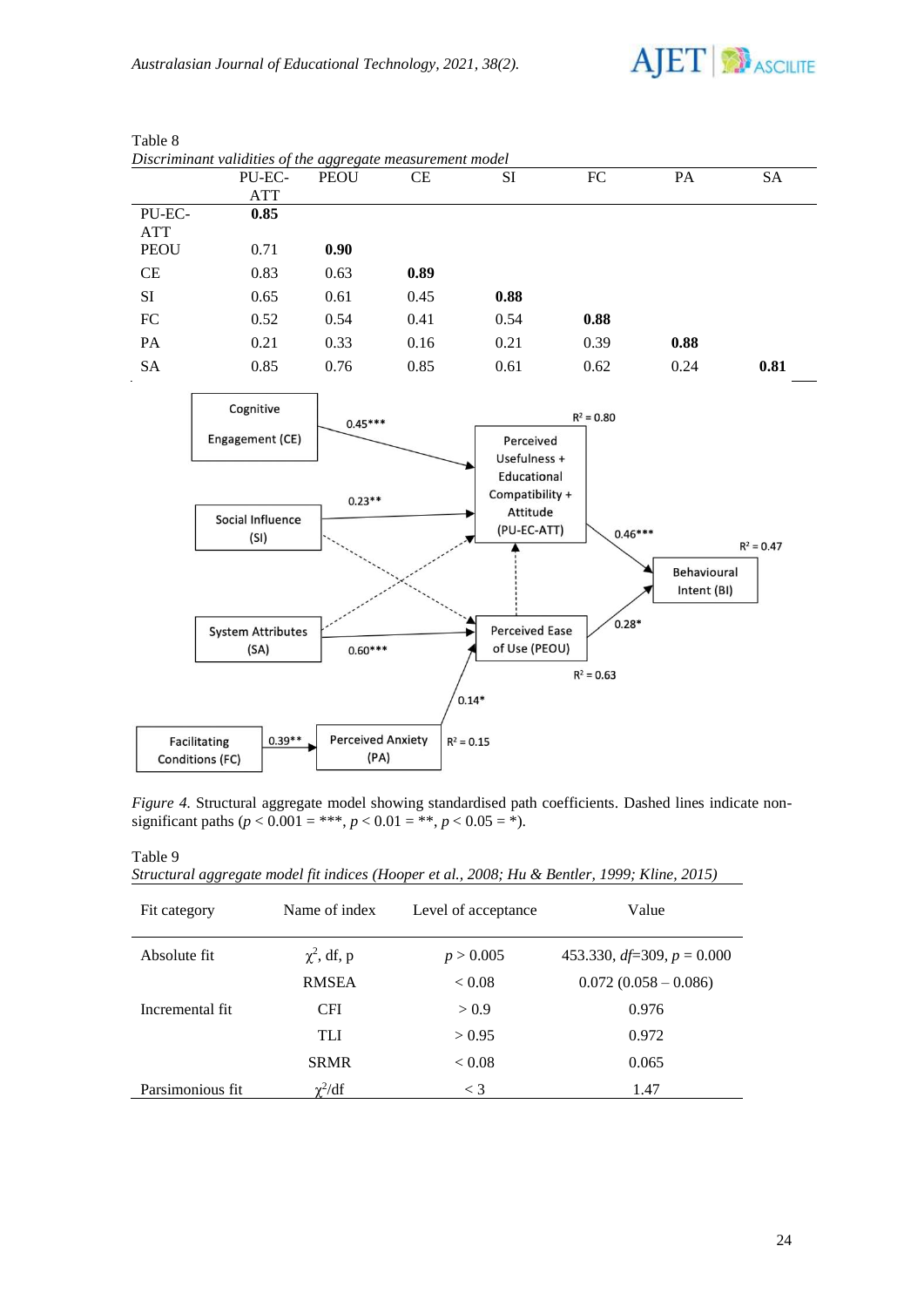

| Construct                       | Item            | Factor loading<br>(> 0.60) | Composite<br>reliability $($<br>0.70) | Average variance<br>extracted $(> 0.50)$ |
|---------------------------------|-----------------|----------------------------|---------------------------------------|------------------------------------------|
| Perceived                       | PU1             | 0.957                      |                                       |                                          |
| usefulness<br>(PU)              | PU <sub>2</sub> | 0.912                      |                                       |                                          |
|                                 | PU <sub>3</sub> | 0.836                      | 0.95                                  | 0.81                                     |
|                                 | PU <sub>4</sub> | 0.896                      |                                       |                                          |
| Perceived ease of<br>use (PEOU) | PE1             | 0.918                      |                                       |                                          |
|                                 | PE <sub>2</sub> | 0.931                      |                                       |                                          |
|                                 | PE3             | 0.916                      | 0.95                                  | 0.81                                     |
|                                 | PE4             | 0.836                      |                                       |                                          |
| Cognitive<br>engagement (CE)    | EU1             | 0.847                      |                                       |                                          |
|                                 | EU <sub>2</sub> | 0.943                      | 0.92                                  | 0.80                                     |
|                                 | EU4             | 0.883                      |                                       |                                          |
| Social influence                | SI1             | 0.923                      |                                       |                                          |
| (SI)                            | SI <sub>2</sub> | 0.832                      | 0.87                                  | 0.77                                     |
| Facilitating                    | FC1             | 0.676                      |                                       |                                          |
| conditions (FC)                 | FC <sub>2</sub> | 0.885                      | 0.85                                  | 0.65                                     |
|                                 | FC3             | 0.845                      |                                       |                                          |
| Perceived anxiety               | rPA1            | 0.880                      |                                       |                                          |
| (PA)                            | rPA2            | 0.883                      | 0.88                                  | 0.78                                     |
| System attributes               | SA1             | 0.756                      |                                       |                                          |
| (SA)                            | SA <sub>2</sub> | 0.844                      |                                       |                                          |
|                                 | SA3             | 0.767                      | 0.88                                  | 0.65                                     |
|                                 | SA4             | 0.843                      |                                       |                                          |

Table 10<br>Reliabilities *Reliabilities and convergent validity of the subtracted measurement model*

*Discriminant validities of the subtracted measurement model* PU PEOU CE SI FC PA SA PU **0.90**

| IU.       | V.ZV |      |      |      |      |      |      |
|-----------|------|------|------|------|------|------|------|
| PEOU      | 0.69 | 0.90 |      |      |      |      |      |
| CE        | 0.76 | 0.64 | 0.89 |      |      |      |      |
| SI        | 0.64 | 0.61 | 0.46 | 0.88 |      |      |      |
| FC        | 0.54 | 0.56 | 0.36 | 0.61 | 0.81 |      |      |
| <b>PA</b> | 0.18 | 0.33 | 0.12 | 0.19 | 0.32 | 0.88 |      |
| <b>SA</b> | 0.84 | 0.77 | 0.86 | 0.61 | 0.63 | 0.20 | 0.80 |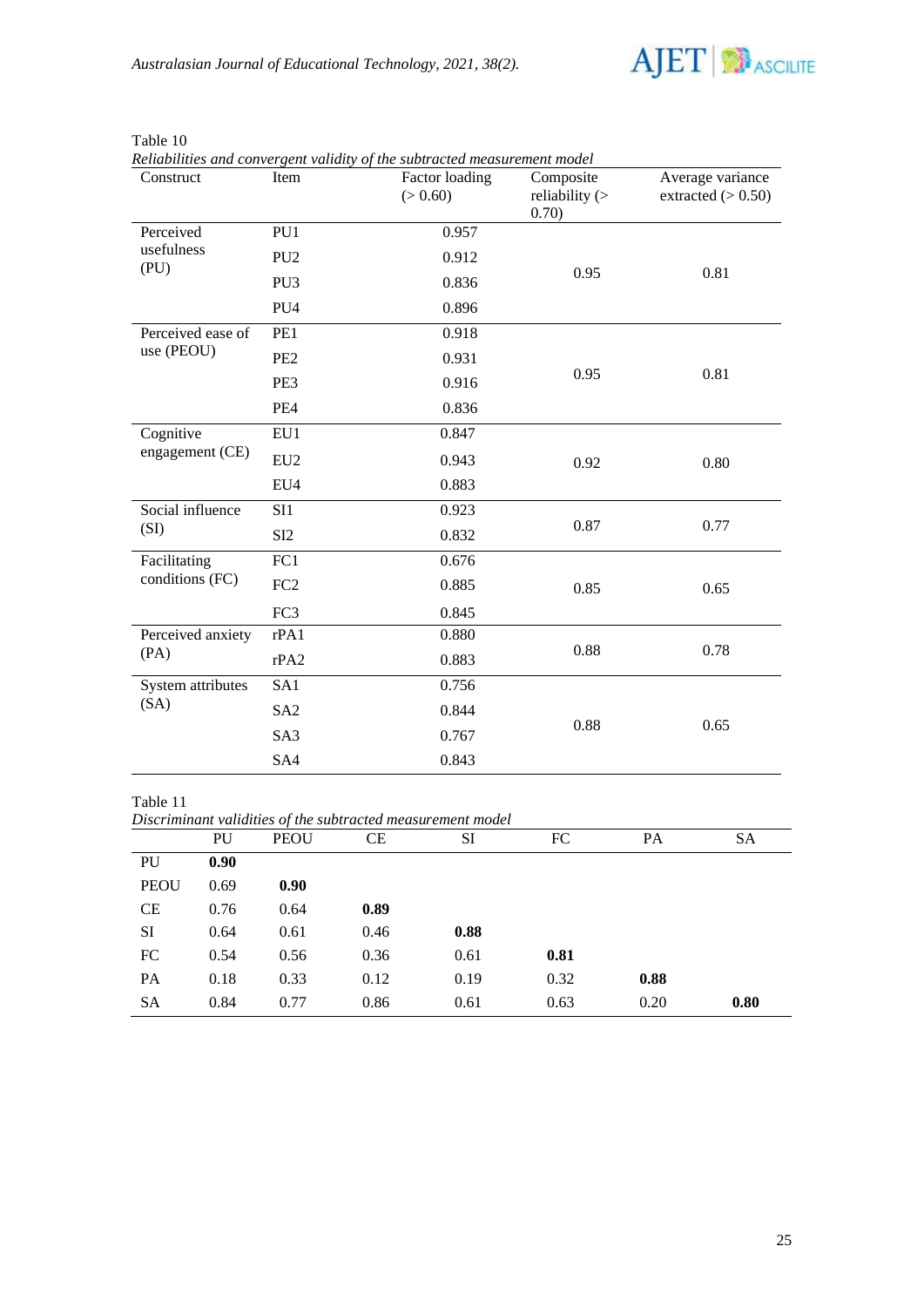



*Figure 5.* Subtracted structural model showing standardised path coefficients. Dashed lines indicate nonsignificant paths ( $p < 0.001 =$ \*\*\*,  $p < 0.01 =$ \*\*,  $p < 0.05 =$ \*).

| able |  |
|------|--|
|      |  |

| Structural model fit indices (Hooper et al., 2008; Hu & Bentler, 1999; Kline, 2015) |  |  |  |  |  |  |
|-------------------------------------------------------------------------------------|--|--|--|--|--|--|
|-------------------------------------------------------------------------------------|--|--|--|--|--|--|

| Fit category     | Name of index    | Level of acceptance | Value                           |
|------------------|------------------|---------------------|---------------------------------|
| Absolute fit     | $\chi^2$ , df, p | p > 0.005           | 307.352, $df=215$ , $p = 0.000$ |
|                  | <b>RMSEA</b>     | < 0.08              | $0.069(0.051-0.086)$            |
| Incremental fit  | <b>CFI</b>       | > 0.9               | 0.981                           |
|                  | TLI              | > 0.95              | 0.978                           |
|                  | <b>SRMR</b>      | < 0.08              | 0.063                           |
| Parsimonious fit | $\chi^2/df$      | $\lt$ 3             | 1.43                            |

Comparison of the two models showed that there was no appreciable difference in model power (as measured by  $\mathbb{R}^2$  of behavioural intent. BI) nor fit. However, there were marked differences in two path coefficients. In the aggregate model, the path between cognitive engagement and perceived usefulnesscompatibility-attitude was significant and moderate ( $\beta = 0.45$ ,  $p < 0.001$ ), and there was no significant path between system attributes and perceived usefulness-compatibility-attitude. In contrast, the subtracted model lost the significant path between cognitive engagement and perceived usefulness, and the influence of system attributes on perceived usefulness became significant  $( \beta = 0.49, p < 0.05)$ . A comparison of the supported hypotheses between the two models is shown in Table 13.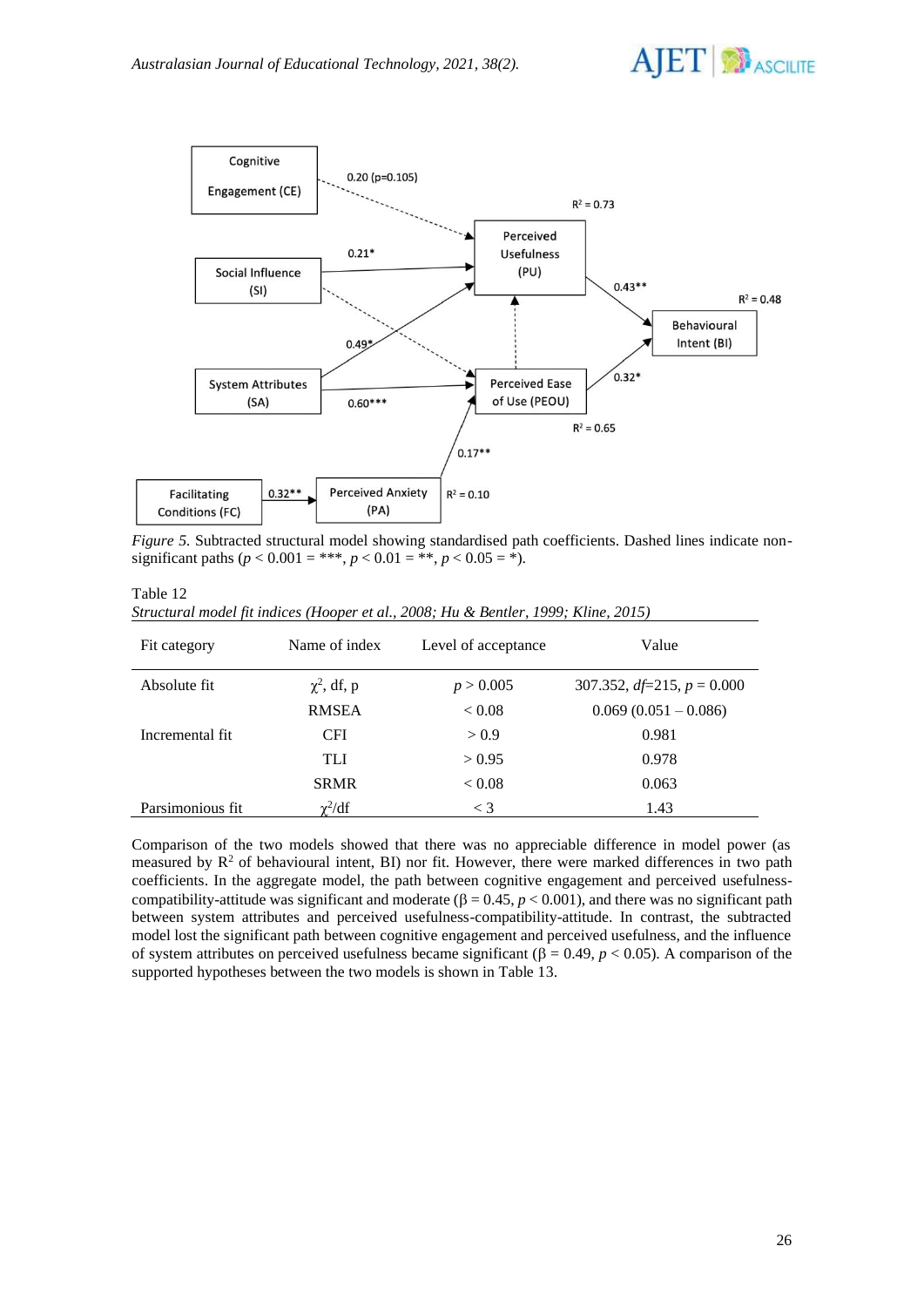

| Hypothesis results |                        |                         |                          |  |
|--------------------|------------------------|-------------------------|--------------------------|--|
| Hypotheses         | Path                   | Aggregate model results | Subtracted model results |  |
| H1                 | $ATT \rightarrow BI$   | <b>NA</b>               | NA                       |  |
| H <sub>2</sub>     | $PU \rightarrow ATT$   | <b>NA</b>               | <b>NA</b>                |  |
| H <sub>3</sub>     | $PEOU \rightarrow ATT$ | <b>NA</b>               | <b>NA</b>                |  |
| H <sub>4</sub>     | $PEOU \rightarrow PU$  | Not supported           | Not supported            |  |
| H <sub>5</sub>     | $EC \rightarrow BI$    | <b>NA</b>               | <b>NA</b>                |  |
| H <sub>6</sub>     | $CE \rightarrow PU$    | Supported               | Not supported            |  |
| H7                 | $SI \rightarrow PU$    | Not supported           | Not supported            |  |
| H <sub>8</sub>     | $SI \rightarrow PEOU$  | Supported               | Supported                |  |
| H <sub>9</sub>     | $SA \rightarrow PU$    | Not supported           | Supported                |  |
| H10                | $SA \rightarrow PEOU$  | Supported               | Supported                |  |
| H11                | $PA \rightarrow PEOU$  | Supported               | Supported                |  |
| H <sub>12</sub>    | $FC \rightarrow PA$    | Supported               | Supported                |  |

| Table 13 |  |
|----------|--|
|          |  |

### **Discussion**

#### **Exploratory factor analysis (EFA)**

The exploratory factor analysis demonstrated that educational compatibility and attitude neatly aligned into one factor, supporting Lai's (2013) earlier findings of high correlation between these two constructs. It is not surprising therefore that educational compatibility has also been shown to directly influence attitude (Lai et al, 2012) and behavioural intention (Chen 2011, Liao & Lu, 2008). Compatibility has also had the same influences in non-educational settings (Au et al 2000; Hardgrave et al, 2003). While Lai (2013) showed that educational compatibility can influence usefulness, this study showed that it can also act as an indicator of attitude in educational settings. This suggests that educational compatibility could potentially supplant attitude in educational technology acceptance studies or act as a proxy for it when it is included.

#### **Confirmatory factor analysis (CFA) and structural equation modelling (SEM)**

The unidimensionality, composite reliability, and convergent validities of the revised measurement model were within acceptable limits, however the discrimination model showed a high correlation between the attitude-educational compatibility construct and perceived usefulness  $(r = 0.93)$ , and also with system attributes  $(r = 0.83)$ . While we note that the perceived usefulness construct has been well-validated and used since Davis (1986), the results of the confirmatory factor analysis indicate that the correlation be considered closely. Lateral collinearity can cause such high correlations, and one solution is to re-specify the model (Kock & Lynn, 2012). Chen (2011) demonstrated an influence from educational compatibility onto technological expectancy (which included perceived usefulness), and Lai (2013) also showed that educational compatibility can directly influence perceived usefulness. Looking more deeply at the semantics of the constructs themselves hints at possible equivalence: if a technology is thought to be suitable for adoption (compatibility) then it can also be thought to be useful (usefulness) and vice versa. Whereas Chen and Lai measured educational compatibility and usefulness separately, this study showed a possible confluence.

With the EFA showing confluence between educational compatibility and attitude, and the CFA showing a confluence between educational compatibility-attitude and perceived usefulness, it is possible that these three constructs measure different aspects of the same idea for respondents in educational contexts. The resultant construct in the aggregate model was a merging of usefulness, educational compatibility and general attitude, showing a standardised path coefficient of  $0.46$  ( $p < 0.001$ ) onto behavioural intent. This result indicates that respondents who had a general attitude of compatibility and usefulness of virtual reality as a learning technology would have a moderate intention to use it for learning.

Cognitive engagement showed a moderate influence onto perceived usefulness ( $\beta = 0.45$ ,  $p < 0.001$ ) for the aggregate model but not for the subtracted model. This result suggests that cognitive engagement was associated with the educational compatibility-attitude items, suggesting they helped to measure the engaging qualities of VR in this context. Cognitive engagement captured the ideas of virtual reality being fun, making learning interesting and supporting stronger focus on the learning activity. Given the links between the affectual and cognitive aspects of VR and improved learning outcomes (Janssen et al., 2016;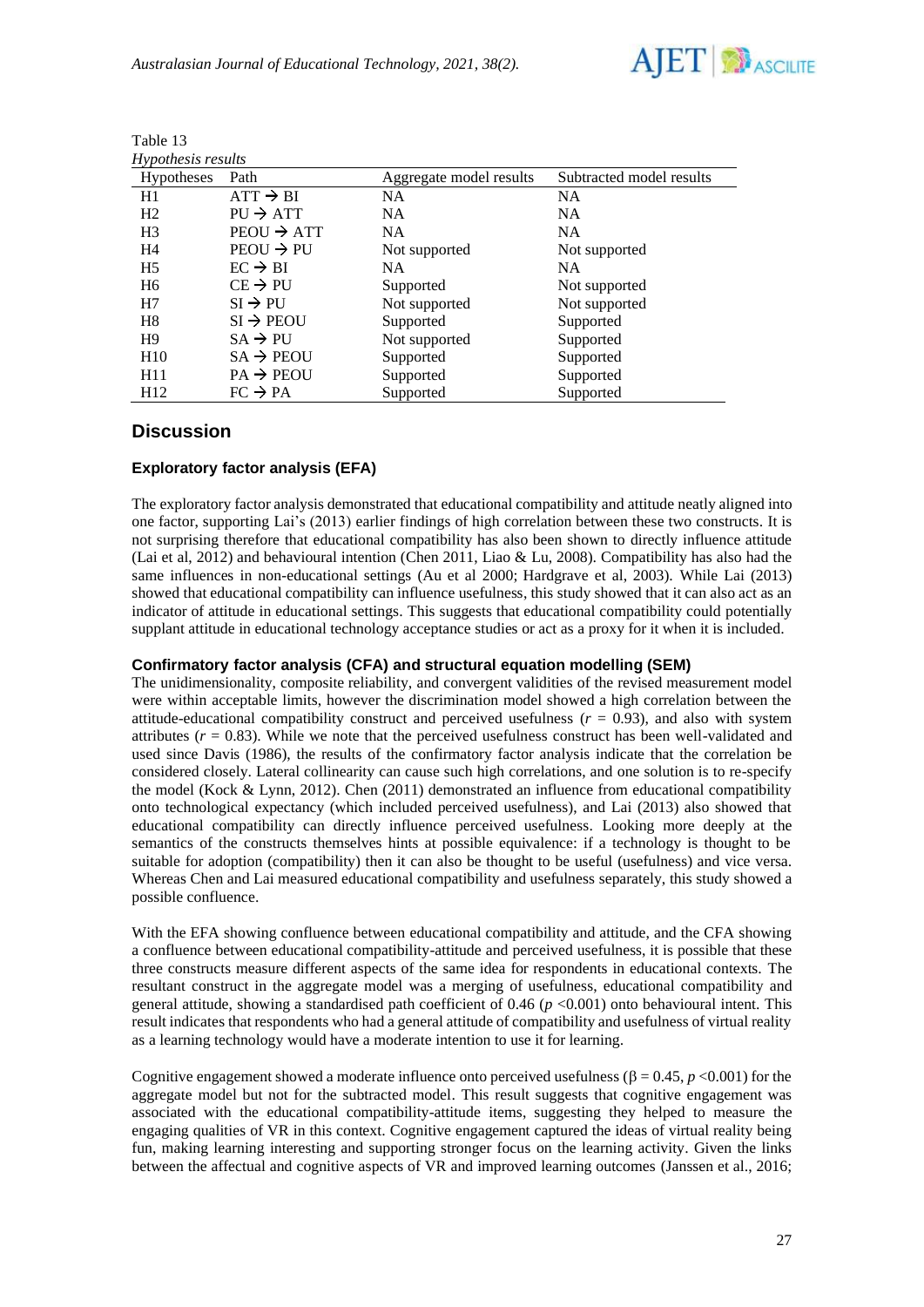

Makransky & Lilleholt, 2018; Merchant et al., 2012; Suh & Prophet, 2018), it is not surprising to find that respondents linked cognitive engagement to the educational compatibility items within the modified perceived usefulness construct within this study. There are two broader implications that may stem from this result: firstly, that educational compatibility items should possibly be included within an expanded perceived usefulness construct when studying educational technologies, and secondly that educational technologies are perceived to be more useful if they are also engaging.

In contrast, system attributes (SA) had a significant association with perceived usefulness (PU) only when educational compatibility-attitude items were excluded from PU ( $\beta = 0.49$ ,  $p < 0.05$ ). SA items included the quality of the virtual reality experience, control of learning rhythm, security and reliability. These seemed to associate with general usefulness items and not so much with educational compatibility-attitude. This possibly indicates that though such system attributes influence general usefulness, they are not a strong influencer of educational compatibility nor relevant when the PU construct is flavoured towards educational usefulness.

Social influence (SI) moderately influenced virtual reality's perceived usefulness (PU) ( $\beta = 0.23$ ,  $p = 0.01$ and  $\beta = 0.21$ ,  $p = 0.05$  for the aggregate and subtracted models respectively) though had no significant influence on perceived ease of use for either model. Notwithstanding that items SI3 and SI4 failed the unidimensionality test, peer and instructor influence did still have a general effect on ideas of usefulness and compatibility of virtual reality use for learning.

Both the aggregate and subtracted model did indeed show that facilitating conditions influenced respondents' anxiety vis-à-vis use virtual reality as hypothesised, although the low  $R^2$  of the perceived anxiety construct ( $R^2 = 0.15$  and  $R^2 = 0.10$  for the aggregate and subtracted models respectively) indicates that facilitating conditions is only a minor influencer of a user's perceived anxiety. This result indicates that FC can probably be excluded from this position in future models and that FC may act more broadly than just on anxiety.

In a departure from Davis' TAM model (Davis, 1986) there was no significant link between perceived ease of use and perceived usefulness for either the aggregate (Figure 4) or subtracted model (Figure 5). Thus, this study showed that the mediation of perceived ease of use by perceived usefulness may not be universal. It is possible that respondents' computer self-efficacy has advanced to such a degree compared to 1986 when Davis first developed the TAM that perceived ease of use's association with perceived usefulness may be less influential, or that this cohort thinks that virtual reality 'just works' and has no bearing on its usefulness in a university setting where technical staff and academics set learning environments up for students.

Speaking to the first aim of this study, the importance of inclusion of educational compatibility and attitude must be carefully considered. The EC-ATT construct had no real bearing on model power ( $R^2 = 0.47$  vs  $R^2$  $= 0.48$  for the aggregate and subtracted models respectively), nor fit, and on these grounds can be safely excluded. This is in agreement with those who have shown that attitude is redundant (Davis, 1989; Teo, 2009; Venkatesh & Bala, 2008; Venkatesh & Davis, 2000). However, inclusion of attitude and educational compatibility items within the perceived usefulness construct appeared to provide a path linking cognitive engagement, usefulness and intention. While acknowledging the many studies validating the standard perceived usefulness construct, these results may support adding educational compatibility items to perceived usefulness when applying technology acceptance models to educational technologies, especially ones that have features relevant to learning (for example engagement). Further research to investigate this effect would be very insightful.

In terms of the second aim, measurement of attitudes towards virtual reality for learning, the overall picture painted by this structural model was one where students saw virtual reality as positive for learning because of its perceived abilities to improve cognitive focus on the learning task, be fun and make learning more interesting and enjoyable. Thus, by concentrating on activating cognitive interest through 3D visualisation (Merchant et al., 2012), incorporating a strong sense of environmental presence (Steuer, 1992) and active engagement with virtual objects and worlds (Parong & Mayer, 2018), educators who design and deploy virtual reality are likely to attract and engage more students and help improve learning outcomes (Makransky & Lilleholt, 2018). This implies that virtual reality for learning needs to be designed with these characteristics to heighten student satisfaction with it as a learning technology; this is a signpost for those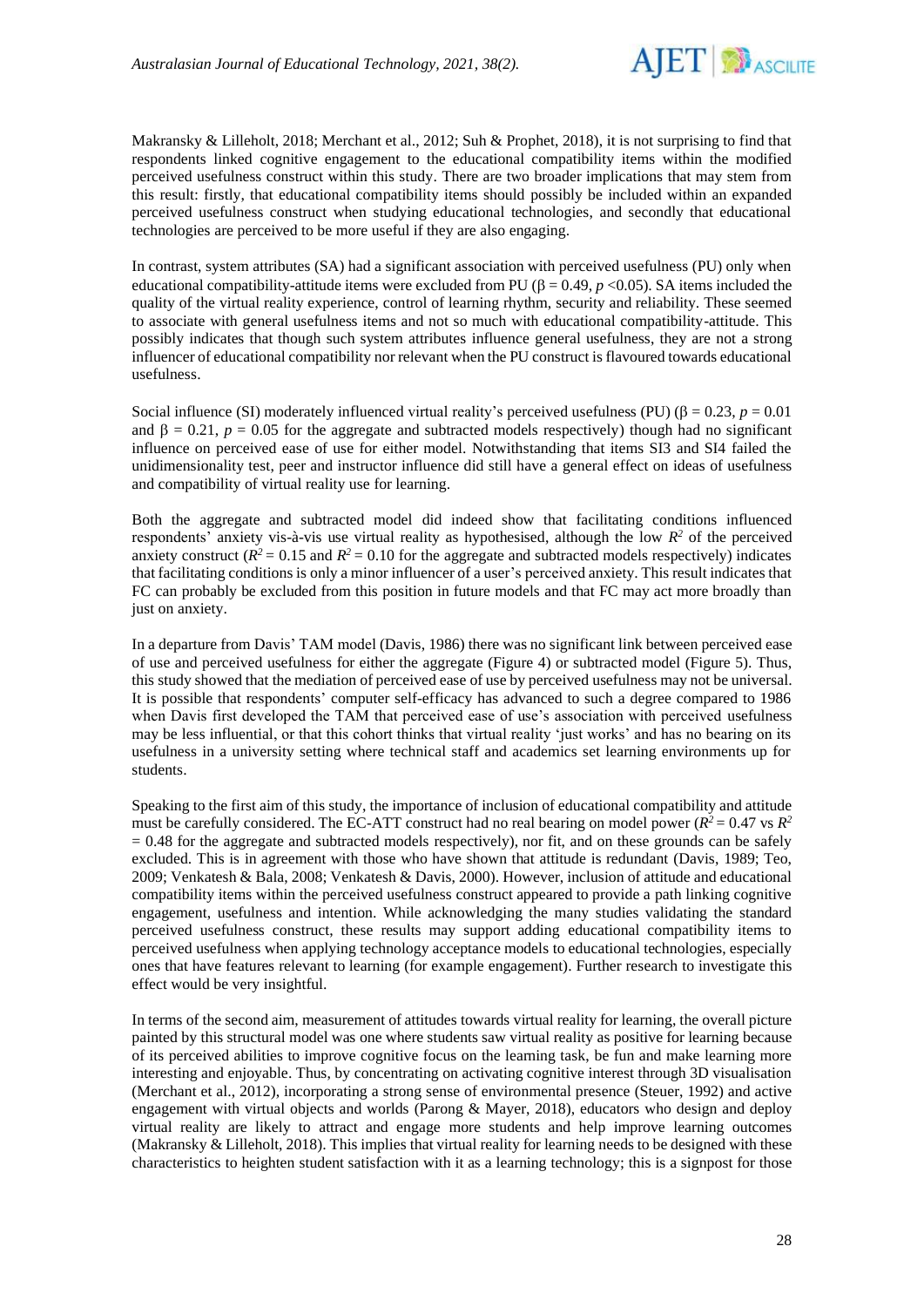

institutions thinking about introducing virtual reality as a learning technology. Designing for cognitive engagement may also go some way to closing the pedagogical gap that Radianti et al. identified (2020). In contrast to the importance that respondents placed on cognitive engagement, we saw less influence of ease of use, and as long as virtual reality setups remain easy to use this will not be a large barrier for student acceptance. In addition to concentrating on engagement, the results also showed that educators should be mindful of the quality of the virtual reality experience and the ability for learners to control their own rhythm of learning within a virtual environment. This also suggests that immediate technical support for the use of VR in classes might be required as academic staff are rarely experts in the implementation of technology and its interactions with local systems and servers.

## **Conclusion**

This study had two aims: (1) to explore the specification of educational compatibility in an educationally focused technology acceptance model, and (2) to appraise general attitudes towards virtual reality for learning in an institution exploring its introduction and use.

This study showed that educational compatibility and attitude appear redundant and non-influential on the power and fit of the model in the presence of perceived usefulness, confirming prior research. However, we showed that inclusion of educational compatibility-attitude items within perceived usefulness moderated the nature of the perceived usefulness construct to appear more specific to learning. This finding may support including educational compatibility items as part of perceived usefulness in educationally focused technology acceptance models instead of excluding it entirely. Using this model, this study also indicated that cognitively engaging affective virtual reality learning environments are seen as educationally compatible and therefore more likely to support student intention to use them.

### **Limitations and future research**

The results of this study are limited in the ability to generalise owing to a dominant concentration of first year psychology students and a sample size on the lower end for a factor analysis study, and so these results can be seen as indicative but need further research to confirm findings. Further, this study examined attitudes on imagined future use and not on a defined didactic experience. Future research may wish to look more closely at the possible redundancy of educational compatibility with attitude and the inclusion of educational compatibility items within the perceived usefulness construct.

### **Acknowledgement**

The authors wish to acknowledge the kind assistance of PhD student Patricia Gilholm of the Queensland University of Technology School of Mathematical Sciences for her assistance with the R environment and commands, and interpretation of output.

### **References**

- Abbad, M. M., Morris, D., & de Nahlik, C. (2009). Looking under the bonnet: factors affecting student adoption of E-learning systems in Jordan. *International Review of Research in Open and Distance Learning*, *10*(2), 1–25[. https://doi.org/10.19173/irrodl.v10i2.596](https://doi.org/10.19173/irrodl.v10i2.596)
- Abdullah, F., & Ward, R. (2016). Developing a General Extended Technology Acceptance Model for E-Learning (GETAMEL) by analysing commonly used external factors. *Computers in Human Behavior*, *56*, 238–256.<https://doi.org/10.1016/j.chb.2015.11.036>
- Ajzen, I., & Fishbein, M. (1980). *Understanding attitudes and predicting social behavior*. Prentice Hall. <https://pdfs.semanticscholar.org/0e84/1ed289a3cf9b9a799da4b344bd9397542c2e.pdf>
- Al-Ammary, J. H., Al-Sherooqi, A. K., & Al-Sherooqi, H. K. (2014). The Acceptance of social networking as a learning tools at University of Bahrain. *International Journal of Information and Education Technology*, *4*(2), 208–214.<https://doi.org/10.7763/IJIET.2014.V4.400>
- Al-Gahtani, S. S. (2014). Empirical investigation of e-learning acceptance and assimilation: A structural equation model. *Applied Computing and Informatics*, *12*(1), 27–50. <https://doi.org/10.1016/j.aci.2014.09.001>
- Anderson, J. C. J., & Gerbing, D. D. W. (1988). Structural equation modeling in practice: A review and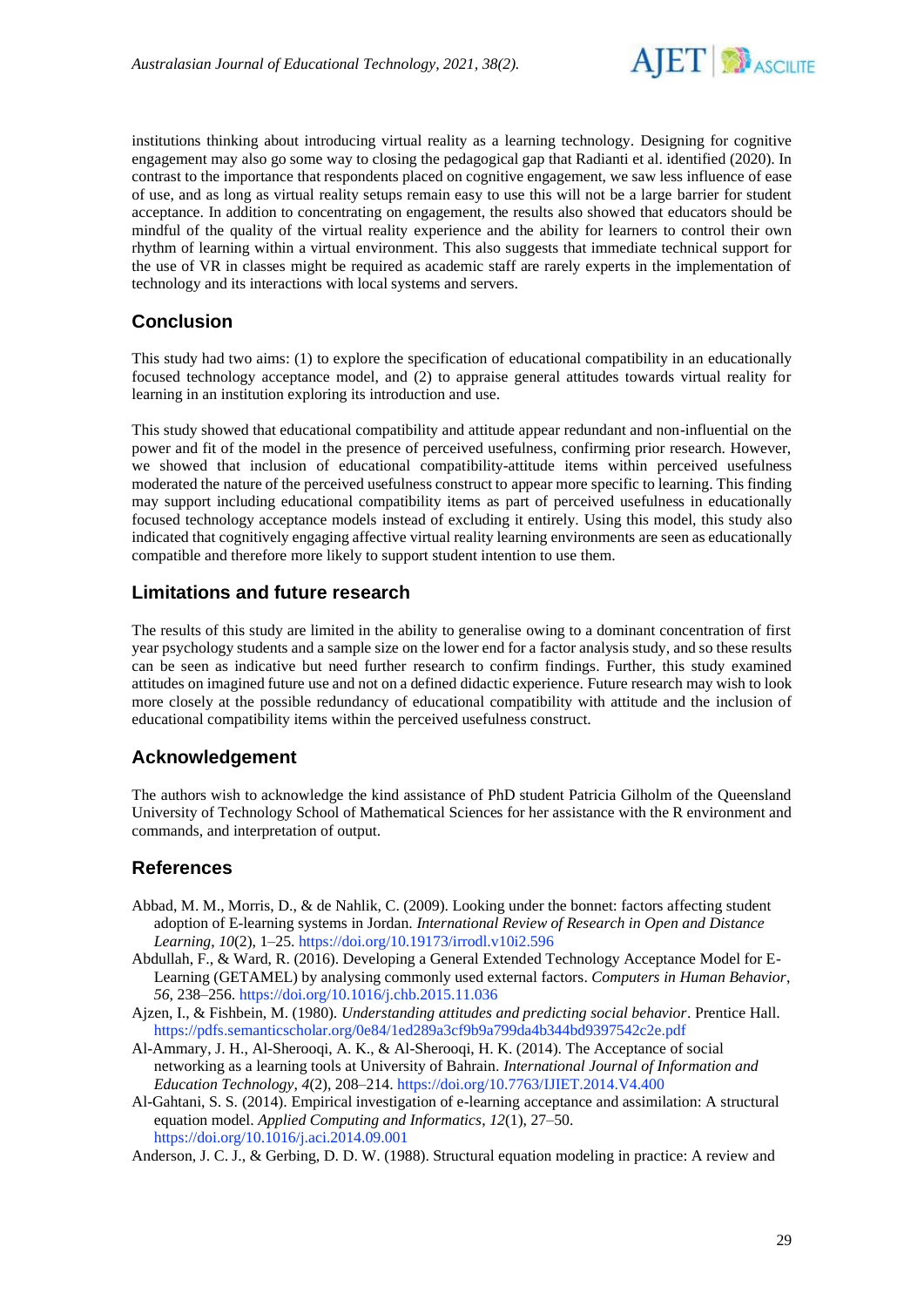

recommended two-step approach. *Psychological Bulletin*, *103*(3), 411–423. <https://doi.org/10.1037/0033-2909.103.3.411>

Bandura, A. (1986). *Social foundations of thought and action - a social cognitive theory*. Prentice Hall.

- Chen, J. L. (2011). The effects of education compatibility and technological expectancy on e-learning acceptance. *Computers and Education*, *57*(2), 1501–1511. <https://doi.org/10.1016/j.compedu.2011.02.009>
- Chen, Y. C., Chen, C. Y., Lin, Y. C., & Yeh, R. C. (2007). Predicting college student use of e-learning systems: an attempt to extend technology acceptance model. *Proceedings of Pacific Asia Conference on Information Systems 2007, 121*, (pp.172–183)[. https://aisel.aisnet.org/pacis2007/121](https://aisel.aisnet.org/pacis2007/121)
- Chen, Y. C., Lin, Y. C., Yeh, R. C., & Lou, S. J. (2013). Examining factors affecting college students' intention to use web-based instruction systems: towards an integrated model. *Turkish Online Journal of Educational Technology*, *12*(2), 111–121.<http://tojet.net/articles/v12i2/12211.pdf>
- Cheng, Y. M. (2011). Antecedents and consequences of e-learning acceptance. *Information Systems Journal*, *21*(3), 269–299.<https://doi.org/10.1111/j.1365-2575.2010.00356.x>
- Cho, V., Cheng, T. C. E., & Lai, W. M. J. (2009). The role of perceived user-interface design in continued usage intention of self-paced e-learning tools. *Computers and Education*, *53*(2), 216–227. <https://doi.org/10.1016/j.compedu.2009.01.014>
- Crockett, S. A. (2012). A five-step guide to conducting SEM analysis in counseling research. *Counseling Outcome Research and Evaluation*, *3*(1), 30–47[. https://doi.org/10.1177/2150137811434142](https://doi.org/10.1177/2150137811434142)
- Davis, F. D. (1986). *A technology acceptance model for empirically testing new end-user information systems: Theory and result* [Doctoral dissertation, Massachusetts Institute of Technology]. <http://dspace.mit.edu/handle/1721.1/15192>
- Davis, F. D. (1989). Perceived usefulness, perceived ease of use, and user acceptance of information technology. *MIS Quarterly*, *13*(3), 319–340.<https://doi.org/10.2307/249008>
- Dečman, M. (2015). Modeling the acceptance of e-learning in mandatory environments of higher education: The influence of previous education and gender. *Computers in Human Behavior*, *49*, 272– 281.<https://doi.org/10.1016/j.chb.2015.03.022>
- Dubovi, I., Levy, S. T., & Dagan, E. (2017). Now I know how! The learning process of medication administration among nursing students with non-immersive desktop virtual reality simulation. *Computers and Education*, *113*, 16–27[. https://doi.org/10.1016/j.compedu.2017.05.009](https://doi.org/10.1016/j.compedu.2017.05.009)
- Eraslan Yalcin, M., & Kutlu, B. (2019). Examination of students' acceptance of and intention to use learning management systems using extended TAM. *British Journal of Educational Technology*, *50*(5), 2414–2432.<https://doi.org/10.1111/bjet.12798>
- Fox, J. (2019). *polycor: Polychoric and Polyserial Correlations. R package version* (0.7-10). <https://cran.r-project.org/package=polycor>
- Granić, A., & Marangunić, N. (2019). Technology acceptance model in educational context: A systematic literature review. *British Journal of Educational Technology*, *50*(5), 2572–2593. [https://doi.org/10.1111/bjet.12864](https://connectqutedu-my.sharepoint.com/Users/andrewkemp/Downloads/iterature%20review.%20British%20Journal%20of%20Educational%20Technology,%2050(5),%202572–2593.%20https:/doi.org/10.1111/bjet.12864)
- Hair, J., Black, W., Babin, B., & Anderson, R. (2010). *Multivariate Data Analysis.* (7th ed.). Pearson Prentice Hall.
- Hardgrave, B. C., Davis, F. D., & Riemenschneider, C. K. (2003). Investigating determinants of software developers' intentions to follow methodologies. *Journal of Management Information Systems*, *20*(1), 123–151.<https://doi.org/10.1080/07421222.2003.11045751>
- Holgado–Tello, F. P., Chacón–Moscoso, S., Barbero–García, I., & Vila–Abad, E. (2010). Polychoric versus Pearson correlations in exploratory and confirmatory factor analysis of ordinal variables. *Quality and Quantity*, *44*(1), 153–166.<https://doi.org/10.1007/s11135-008-9190-y>
- Hooper, D., Coughlan, J., & Mullen, M. R. (2008). Structural equation modelling : guidelines for determining model fit. *The Electronic Journal of Business Research Methods*, *6*(1), 53–60. <http://mural.maynoothuniversity.ie/6596/>
- Hu, L. T., & Bentler, P. M. (1999). Cutoff criteria for fit indexes in covariance structure analysis: Conventional criteria versus new alternatives. *Structural Equation Modeling*, *6*(1), 1–55. <https://doi.org/10.1080/10705519909540118>
- Huang, H. M., & Liaw, S. S. (2018). An analysis of learners' intentions toward virtual reality learning based on constructivist and technology acceptance approaches. *International Review of Research in Open and Distance Learning*, *19*(1), 91–115.<https://doi.org/10.19173/irrodl.v19i1.2503>
- Janssen, D., Tummel, C., Richert, A., & Isenhardt, I. (2016). Virtual environments in higher education immersion as a key construct for learning. *International Journal of Advanced Corporate Learning*, *9*(2), 20–27.<https://doi.org/10.3991/ijac.v9i2.6000>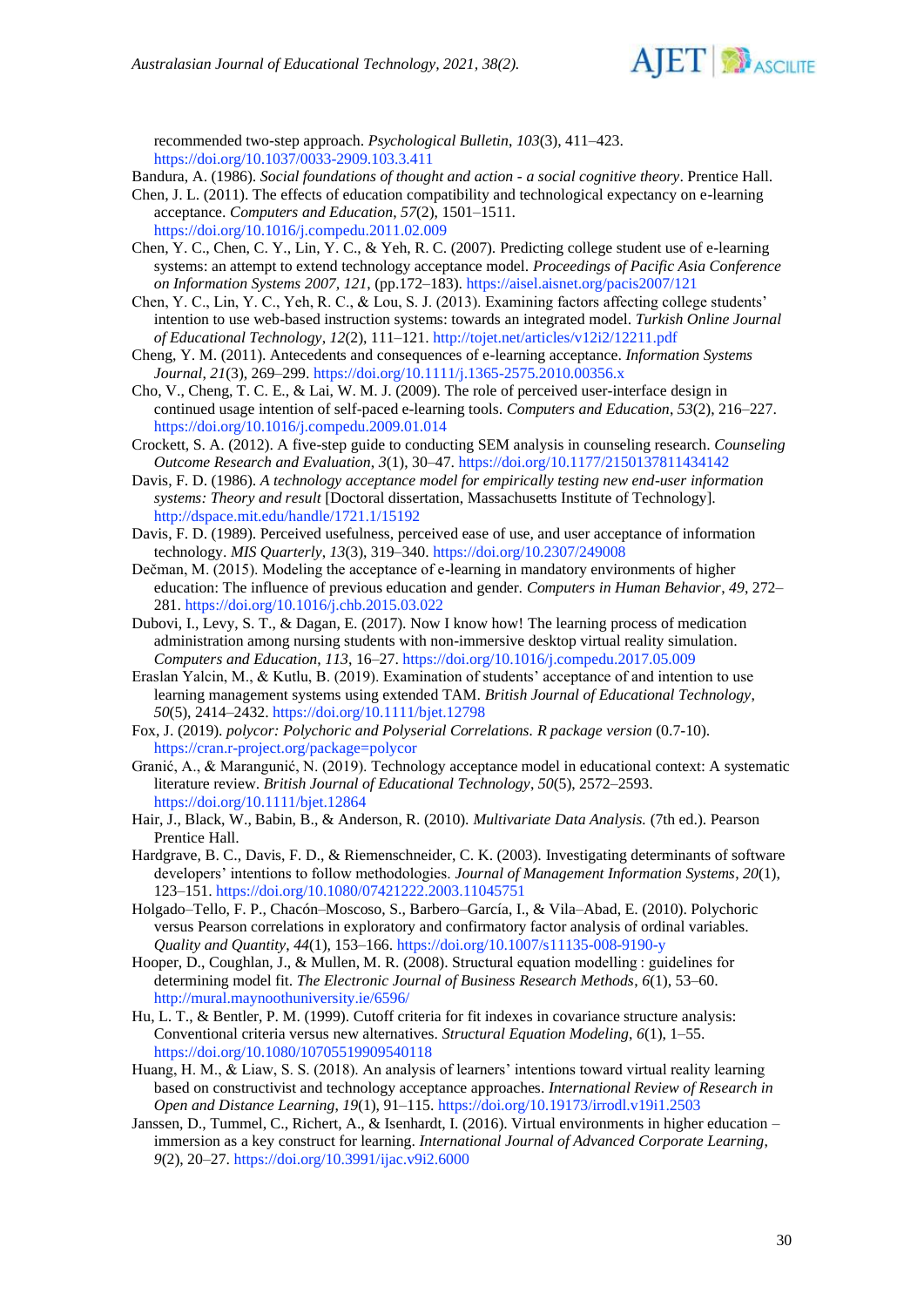

- Kai-ming Au, A., & Enderwick, P. (2000). A cognitive model on attitude towards technology adoption. *Journal of Managerial Psychology*, *15*(4), 266–282[. https://doi.org/10.1108/02683940010330957](https://doi.org/10.1108/02683940010330957)
- Kemp, A., Palmer, E., & Strelan, P. (2019). A taxonomy of factors affecting attitudes towards educational technologies for use with technology acceptance models. *British Journal of Educational Technology*, *50*(5), 2394–2413.<https://doi.org/10.1111/bjet.12833>
- Kennedy, G., Ioannou, I., Zhou, Y., Bailey, J., & O'Leary, S. (2013). Mining interactions in immersive learning environments for real-time student feedback. *Australasian Journal of Educational Technology*, *29*(2), 172–183[. https://doi.org/http://dx.doi.org/10.14742/ajet.700](https://doi.org/http:/dx.doi.org/10.14742/ajet.700)
- King, W. R., & He, J. (2006). A meta-analysis of the technology acceptance model. *Information and Management*, *43*(6), 740–755.<https://doi.org/10.1016/j.im.2006.05.003>
- Kline, R. B. (2015). *Principles and Practice of Structural Equation Modeling, Fourth Edition* (4th ed.). Guilford Publications[. http://ebookcentral.proquest.com/lib/adelaide/detail.action?docID=4000663](http://ebookcentral.proquest.com/lib/adelaide/detail.action?docID=4000663)
- Kock, N., & Lynn, G. S. (2012). Lateral collinearity and misleading results in variance-based SEM: An illustration and recommendations. *Journal of the Association for Information Systems*, *13*(7), 546– 580.<https://doi.org/10.17705/1jais.00302>
- Lai, C. (2013). A framework for developing self-directed technology use for language learning. *Language Learning and Technology*, *17*(2), 100–122.<https://doi.org/10125/44326>
- Lai, C., Wang, Q., & Lei, J. (2012). What factors predict undergraduate students' use of technology for learning? A case from Hong Kong. *Computers & Education*, *59*(2), 569–579. <https://doi.org/10.1016/j.compedu.2012.03.006>
- Lee, B. C., Yoon, J. O., & Lee, I. (2009). Learners' acceptance of e-learning in South Korea: Theories and results. *Computers and Education*, *53*(4), 1320–1329. <https://doi.org/10.1016/j.compedu.2009.06.014>
- Lee, Y. (2006). An empirical investigation into factors influencing the adoption of an e-learning system. *Online Information Review*, *30*(5), 517–541.<https://doi.org/10.1108/IJBM-07-2013-0069>
- Li, C. (2016). Confirmatory factor analysis with ordinal data : Comparing robust maximum likelihood and diagonally weighted least squares. *Behavior Research Methods*, *48*(3), 936–949. <https://doi.org/10.3758/s13428-015-0619-7>
- Liao, H. L., & Lu, H. P. (2008). The role of experience and innovation characteristics in the adoption and continued use of e-learning websites. *Computers and Education*, *51*(4), 1405–1416. <https://doi.org/10.1016/j.compedu.2007.11.006>
- Lin, Y. C., Chen, Y. C., & Yeh, R. C. (2010). Understanding college students' continuing intentions to use multimedia e-learning systems. *World Transactions on Engineering and Technology Education*, *8*(4), 488–493. [http://www.wiete.com.au/journals/WTE&TE/Pages/Vol.8, No.4 \(2010\)/14-20-Lin-Y-](http://www.wiete.com.au/journals/WTE&TE/Pages/Vol.8,%20No.4%20(2010)/14-20-Lin-Y-C.pdf)[C.pdf](http://www.wiete.com.au/journals/WTE&TE/Pages/Vol.8,%20No.4%20(2010)/14-20-Lin-Y-C.pdf)
- López-Bonilla, L. M., & López-Bonilla, J. M. (2011). The role of attitudes in the TAM: A theoretically unnecessary construct? *British Journal of Educational Technology*, *42*(6), 2005–2008. <https://doi.org/10.1111/j.1467-8535.2011.01232.x>
- López-Bonilla, L. M., & López-Bonilla, J. M. (2017). Explaining the discrepancy in the mediating role of attitude in the TAM. *British Journal of Educational Technology*, *48*(4), 940–949. <https://doi.org/10.1111/bjet.12465>
- Makransky, G., & Lilleholt, L. (2018). A structural equation modeling investigation of the emotional value of immersive virtual reality in education. *Educational Technology Research and Development*, *66*(5), 1141–1164.<https://doi.org/10.1007/s11423-018-9581-2>
- Martinez-Torres, M. R., Toral Marin, S. L., Barrero Garcia, F., Gallardo Vazquez, S., Arias Oliva, M., & Torres, T. (2008). A technological acceptance of e-learning tools used in practical and laboratory teaching, according to the European higher education area. *Behaviour & Information Technology*, *27*(6), 495–505.<https://doi.org/10.1080/01449290600958965>
- Merchant, Z., Goetz, E. T., Keeney-Kennicutt, W., Kwok, O. M., Cifuentes, L., & Davis, T. J. (2012). The learner characteristics, features of desktop 3D virtual reality environments.; College chemistry instruction: A structural equation modeling analysis. *Computers and Education*, *59*(2), 551–568. <https://doi.org/10.1016/j.compedu.2012.02.004>
- Moore, G. C., & Benbasat, I. (1991). Development of an instrument to measure the perceptions of adopting an information technology innovation. *Information Systems Research*, *2*(3), 192–222. <https://doi.org/10.1287/isre.2.3.192>
- Motaghian, H., Hassanzadeh, A., & Moghadam, D. K. (2013). Factors affecting university instructors' adoption of web-based learning systems: Case study of Iran. *Computers & Education*, *61*. <https://doi.org/10.1016/j.compedu.2012.09.016>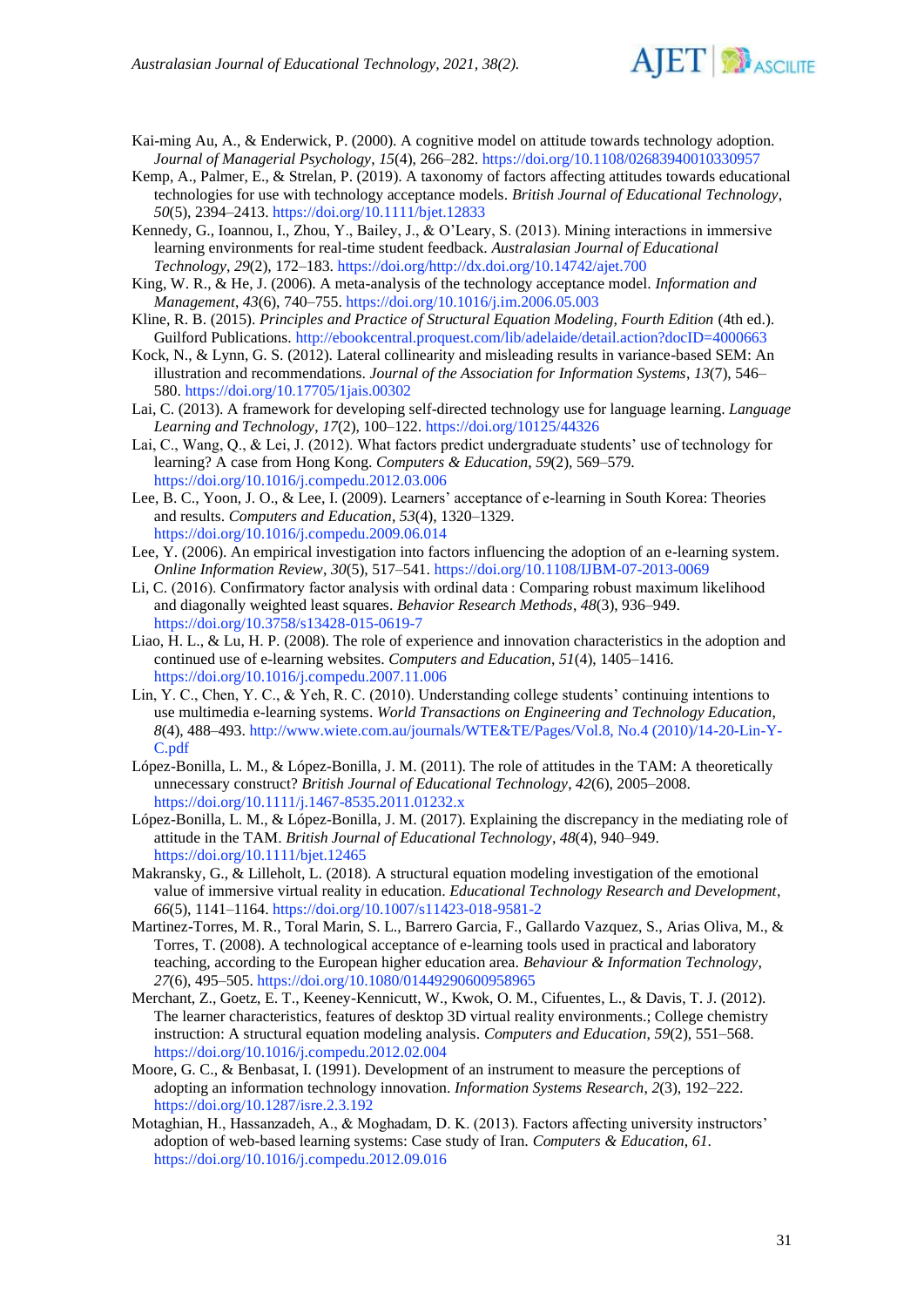

- Özdemir, H. F., Toraman, Ç., & Kutlu, Ö. (2019). The use of polychoric and Pearson correlation matrices in the determination of construct validity of Likert type scales. *Turkish Journal of Education*, *8*(3), 180–195.<https://doi.org/10.19128/turje.519235>
- Parong, J., & Mayer, R. (2018). Learning science in immersive virtual reality. *Journal of Educational Psychology*, *110*(6), 785–797.<https://doi.org/10.1037/edu0000241>
- R Core Team (2013). *R: A Language and Environment for Statistical Computing* (3.6.0). [https://www.r](https://www.r-project.org/)[project.org](https://www.r-project.org/)
- Radianti, J., Majchrzak, T. A., Fromm, J., & Wohlgenannt, I. (2020). A systematic review of immersive virtual reality applications for higher education: Design elements, lessons learned, and research agenda. *Computers and Education*, *147*, Article 103778. [https://doi.org/https://doi.org/10.1016/j.compedu.2019.103778](https://doi.org/https:/doi.org/10.1016/j.compedu.2019.103778)
- Revelle, W. (2019). *psych: procedures for psychological, psychometric, and personality research*. Northwestern University, Evanston, Illinois. R Package Version 1.9.12. [https://cran.r](https://cran.r-project.org/package=psych)[project.org/package=psych](https://cran.r-project.org/package=psych)
- Rogers, E. M. (1983). *Diffusion of Innovations* (3rd Ed.). The Free Press.
- Rossel, Y. (2012). lavaan: An R package for structural equation modelling. *Journal of Statistical Software*, *48*(2), 1–36[. http://www.jstatsoft.org/v48/i02/](http://www.jstatsoft.org/v48/i02/)
- RStudio Team (2015). *RStudio: Integrated Development for R* (1.2.1335). RStudio, Inc. <http://www.rstudio.com/>
- Saade, R., & Bahli, B. (2005). The impact of cognitive absorption on perceived usefulness and perceived ease of use in on-line learning: An extension of the technology acceptance model. *Information and Management*, *42*(2), 317–327.<https://doi.org/10.1016/j.im.2003.12.013>
- Sánchez-Prieto, J. C., Huang, F., Olmos-Migueláñez, S., García-Peñalvo, F. J., & Teo, T. (2019). Exploring the unknown: The effect of resistance to change and attachment on mobile adoption among secondary pre-service teachers. *British Journal of Educational Technology*, *50*(5), 2433–2449. <https://doi.org/10.1111/bjet.12822>
- Sarver, V. T. (1983). Ajzen and Fishbein's "Theory of Reasoned Action": A Critical Assessment. *Journal for the Theory of Social Behaviour*, *13*(2), 155–164. [https://doi.org/10.1111/j.1468-](https://doi.org/10.1111/j.1468-5914.1983.tb00469.x) [5914.1983.tb00469.x](https://doi.org/10.1111/j.1468-5914.1983.tb00469.x)
- Shen, J., & Eder, L. (2009). Intentions to use virtual worlds for education. *Journal of Information Systems Education*, *20*(2), 225–234.<http://jise.org/volume20/n2/JISEv20n2p225.html>
- Steuer, J. (1992). Defining virtual reality: dimensions determining telepresence. *Journal of Communication*, *42*(4), 73–93.<https://doi.org/10.1111/j.1460-2466.1992.tb00812.x>
- Suh, A., & Prophet, J. (2018). The state of immersive technology research: A literature analysis. *Computers in Human Behavior*, *86*, 77–90[. https://doi.org/10.1016/j.chb.2018.04.019](https://doi.org/10.1016/j.chb.2018.04.019)
- Šumak, B., Heričko, M., & Pušnik, M. (2011). A meta-analysis of e-learning technology acceptance: The role of user types and e-learning technology types. *Computers in Human Behavior*, *27*(6), 2067–2077. <https://doi.org/10.1016/j.chb.2011.08.005>
- Taylor, S., & Todd, P. A. (1995). Understanding information technology usage : a test of competing models. *Information Systems Research*, *6*(2), 144–176[. https://doi.org/10.1287/isre.6.2.144](https://doi.org/10.1287/isre.6.2.144)
- Teo, T. (2009). Is there an attitude problem? Reconsidering the role of attitude in the TAM: Colloquium. *British Journal of Educational Technology*, *40*(6), 1139–1141[. https://doi.org/10.1111/j.1467-](https://doi.org/10.1111/j.1467-8535.2008.00913.x) [8535.2008.00913.x](https://doi.org/10.1111/j.1467-8535.2008.00913.x)
- Teo, T., Milutinović, V., Zhou, M., & Banković, D. (2017). Traditional vs. innovative uses of computers among mathematics pre-service teachers in Serbia. *Interactive Learning Environments*, *25*(7), 811– 827.<https://doi.org/10.1080/10494820.2016.1189943>
- Teo, T., Zhou, M., Fan, A. C. W., & Huang, F. (2019). Factors that influence university students' intention to use Moodle: a study in Macau. *Educational Technology Research and Development*, *67*(3), 749–766.<https://doi.org/10.1007/s11423-019-09650-x>
- Thompson, R. L., Higgins, C. A., & Howell, J. M. (1991). Personal computing: Toward a conceptual model of utilization. *MIS Quarterly*, *15*(1), 124–143.<https://doi.org/10.2307/249443>
- Ursavaş, Ö. F., Yalçın, Y., & Bakır, E. (2019). The effect of subjective norms on preservice and inservice teachers' behavioural intentions to use technology: A multigroup multimodel study. *British Journal of Educational Technology*, *50*(5), 2501–2519.<https://doi.org/10.1111/bjet.12834>
- Venkatesh, V. (2000). Determinants of Perceived Ease of Use: Integrating Control, Intrinsic Motivation, and Emotion into the Technology Acceptance Model. *Information Systems Research*, *11*(4), 342–365. <https://doi.org/10.1287/isre.11.4.342.11872>
- Venkatesh, V., & Bala, H. (2008). Technology acceptance model 3 and a research agenda on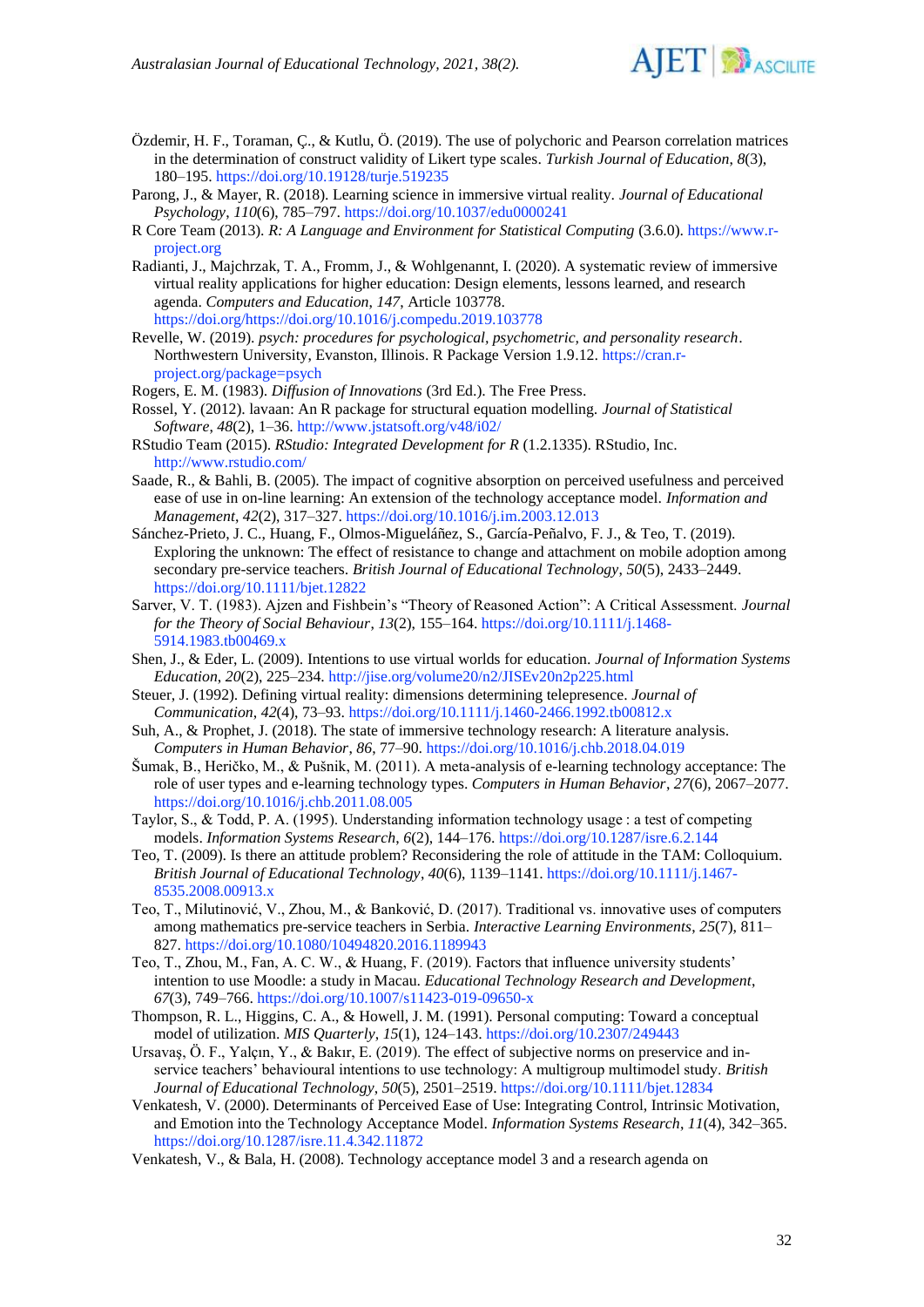

interventions. *Decision Sciences*, *39*(2), 273–315[. https://doi.org/10.1111/j.1540-5915.2008.00192.x](https://doi.org/10.1111/j.1540-5915.2008.00192.x) Venkatesh, V., & Davis, F. D. (2000). Theoretical extension of the Technology Acceptance Model: Four longitudinal field studies. *Management Science*, *46*(2), 186–204. <https://doi.org/10.1287/mnsc.46.2.186.11926>

- Venkatesh, V., Morris, M. G. ., Davis, G. B. ., & Davis, F. D. . (2003). User acceptance of information technology: toward a unified view. *MIS Quarterly*, *27*(3), 425–478[. https://doi.org/10.2307/30036540](https://doi.org/10.2307/30036540)
- Xia, Y., & Yang, Y. (2019). RMSEA, CFI, and TLI in structural equation modeling with ordered categorical data: The story they tell depends on the estimation methods. *Behavior Research Methods*, *51*(1), 409–428.<https://doi.org/10.3758/s13428-018-1055-2>
- Yang, H.-H., & Su, C.-H. (2017). Learner Behaviour in a MOOC Practice-Oriented Course: In Empirical Study Integrating TAM and TPB. *International Review of Research in Open and Distributed Learning*, *18*(5), 35–63[. https://doi.org/10.19173/irrodl.v18i5.2991](https://doi.org/10.19173/irrodl.v18i5.2991)
- Yang, S., & Lin, C. (2011). Factors affecting the intention to use Facebook to support problem-based learning among employees in a Taiwanese manufacturing company. *African Journal of Business Management*, *5*(22), 9014–9022.<https://doi.org/10.5897/AJBM11.1191>

**Corresponding author:** Andrew Kemp, [andrew.c.kemp@adelaide.edu.au](mailto:andrew.c.kemp@adelaide.edu.au)

**Copyright**: Articles published in the Australasian Journal of Educational Technology (AJET) are available under Creative Commons Attribution Non-Commercial No Derivatives Licence [\(CC BY-NC-](https://creativecommons.org/licenses/by-nc-nd/4.0/)[ND 4.0\)](https://creativecommons.org/licenses/by-nc-nd/4.0/). Authors retain copyright in their work and grant AJET right of first publication under CC BY-NC-ND 4.0.

**Please cite as**: Kemp, A., Palmer, E., Strelan, P. & Thompson, H. (2021). Exploring the specification of educational compatibility of virtual reality within a technology acceptance model. *Australasian Journal of Educational Technology, 38*(2), 15-34[. https://doi.org/10.14742/ajet.7388](https://doi.org/10.14742/ajet.7388)